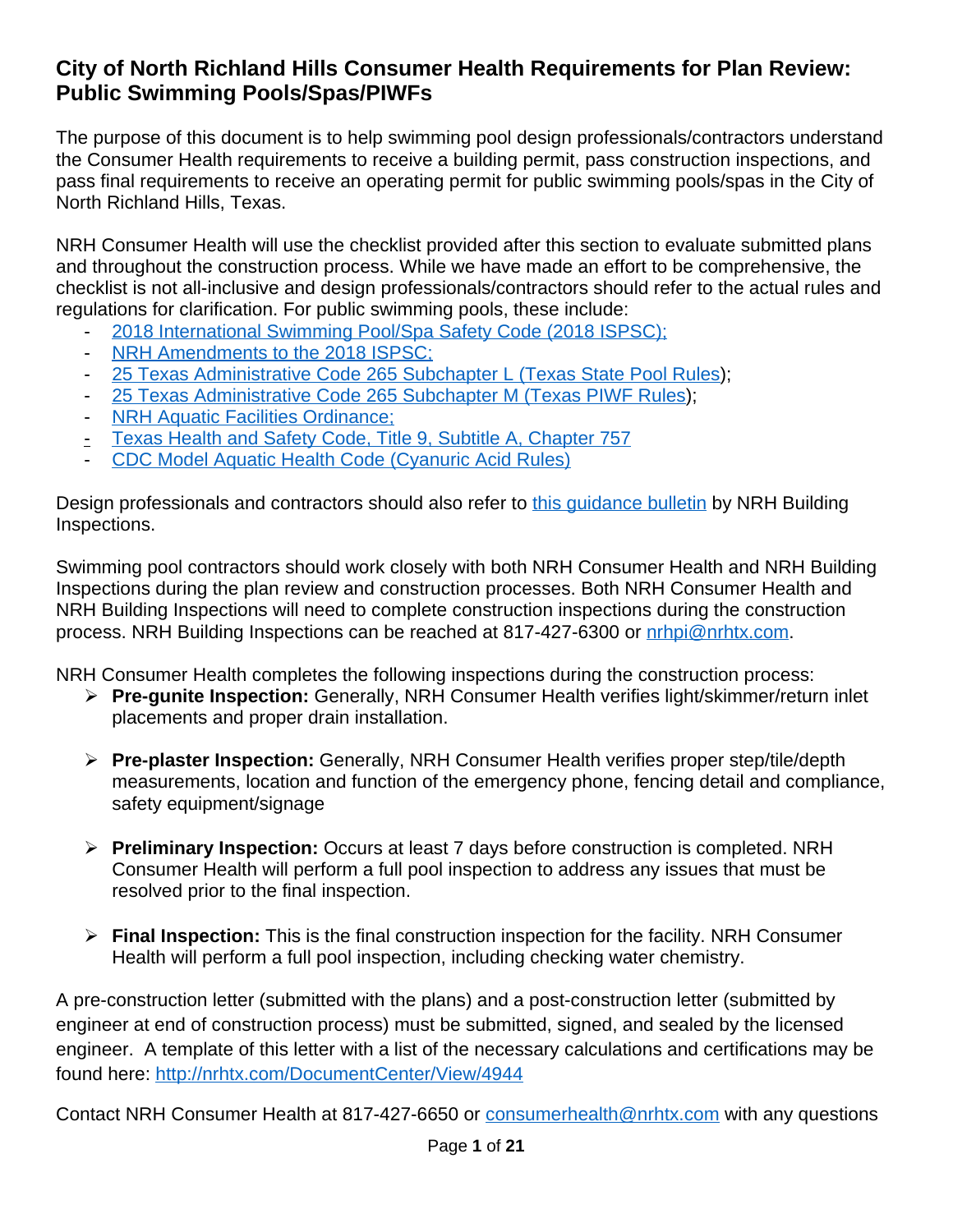## **City of North Richland Hills Consumer Health Department Plan Review Checklist for Public Swimming Pools/Spas**

#### <http://nrhtx.com/aquaticfacilities>

*Notes:*

*We have made an effort to provide as complete a checklist as possible, but this checklist is not comprehensive. Refer to the actual code. Contact NRH Consumer Health at 817-427-6650 or [consumerhealth@nrhtx.com](mailto:consumerhealth@nrhtx.com) with any questions.*

*Some items of concern may be caught early if these items are inspected at the time of the Pre-Plaster inspection. Thus, some items listed to be inspected at Pre-Plaster may need to be inspected at Preliminary at discretion of inspector.*

| <b>CONSTRUCTION INSPECTIONS/PERMITTING PROCESS</b>                                      | <b>DATE</b> |
|-----------------------------------------------------------------------------------------|-------------|
| Copy of approved plans/specifications kept on site during the time of construction      |             |
| Static hydraulic pressure test completed prior to deck pour.                            |             |
| Building/Consumer Health inspections completed prior to gunite application/cement pour. |             |
| Before gunite pour, temporary or permanent fencing required to isolate excavation       |             |
| Permanent, non-climbable, compliant fencing required before pre-plaster                 |             |
| Post-gunite/pre-plaster inspections complete                                            |             |
| Pre-permit inspection (after plaster)                                                   |             |
| Submitted engineer's Post-Construction Certification Letter, signed and sealed          |             |
| Plumbing schematic posted in equipment room, written operational instructions provided  |             |
| Final construction approved and permit secured prior to operation.                      |             |

| <b>PLANNING MATERIALS</b>                                                                       | Sec. 265.183 page 19<br><b>NRH Ordinance</b> | <b>Initial Plan Submittal</b> |
|-------------------------------------------------------------------------------------------------|----------------------------------------------|-------------------------------|
| Where there are conflicts between codes, the more restrictive code applies.                     |                                              |                               |
| Plans and specifications submitted for Building/Health/Fire review/approval.                    |                                              |                               |
| Submittal includes plan of entire project site/tract map, details of nearby structures          |                                              |                               |
| Submittal includes plot plan, deck detail, pool enclosure detail, fence/gate/hardware details   |                                              |                               |
| Submittal includes plumbing detail including riser diagram, gauges, pipe details, drains, etc.  |                                              |                               |
| Submittal shows details for fill line, hose bibs, backflow prevention devices                   |                                              |                               |
| Submittal includes pool/spa structure details, entry/exit details                               |                                              |                               |
| Submittal includes details on depth markers, lights (in/out of pool), skimmers, returns, coping |                                              |                               |
| Submittal includes complete list of equipment with make/model numbers or specifications         |                                              |                               |
| Submittal includes details on safety equipment, emergency phone, and signage                    |                                              |                               |
| Plans/specifications submitted and stamped with seal of a professional engineer                 |                                              |                               |
| Submittal includes engineer's Pre-Construction Certification Letter, signed and sealed          |                                              |                               |
| No construction activity until Building/Health/Fire Depts approve plans.                        |                                              |                               |

| <b>GENERAL CONSTRUCTION AND DESIGN</b>                                                        | Sec. 265.184 page 13-19<br><b>2018 ISPSC</b> | <b>Plans</b> |
|-----------------------------------------------------------------------------------------------|----------------------------------------------|--------------|
| Interior surfaces shall be smooth, watertight, easily cleanable, non-toxic, durable           |                                              |              |
| Industry standard materials used for pool/spa construction (See page 14 of State Rules)       |                                              |              |
| NSF Standard 50 conformances proven for equipment                                             |                                              |              |
| Earth not permitted as interior basin finish. Sand use meets regs. on page 15 of State Rules. |                                              |              |
| Interior surface colors and finishes at least 6.5 or lighter on Munsell scale                 |                                              |              |
| Colors/patterns/finishes shall not obscure objects/surfaces within the pool/spa               |                                              |              |
| Pools/Spas/Appurtenances designed to protect against damage from freezing                     |                                              |              |
| Hydrostatic relief valve or system installed to prevent damage from ground water              |                                              |              |
| Interior footing surface shall be slip-resistant                                              |                                              |              |
| Basin design free of entrapment and other hazards.                                            |                                              |              |
| 2018 ISPSC 323.3 Obstructions and entrapment avoidance. Prohibits obstructions that may       |                                              |              |
| cause entrapment/injury. Details that types of entrapment include, but are not limited to,    |                                              |              |
| wedge or pinch-type openings and rigid, nongiving cantilevered protrusions.                   |                                              |              |
| Pool shall be built in accordance with permitted construction tolerances                      |                                              |              |
| Pool/spa shall be designed to meet anticipated user loads (see page 18 of State Rules)        |                                              |              |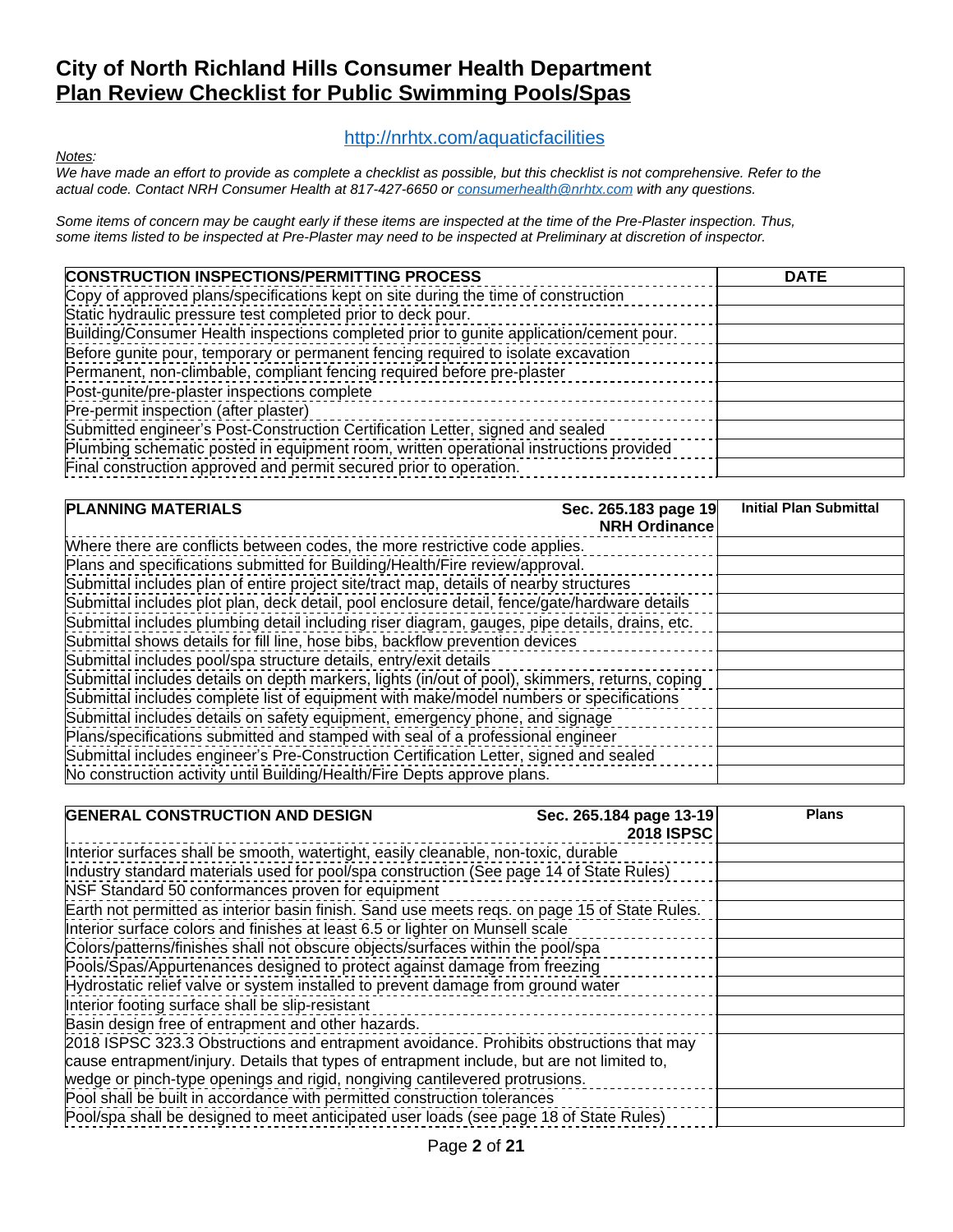| <b>GENERAL CONSTRUCTION AND DESIGN (CONTINUED)</b>                                                         | <b>Plans</b> |
|------------------------------------------------------------------------------------------------------------|--------------|
| Walls intersect floor at angle/transitional radius.                                                        |              |
| At depths $\leq$ 3 ft, transitional radius $\lt$ 6", tangent to wall, tangent/intersect floor              |              |
| Slope of floor in depth <5 ft. shall not exceed 1 foot in 10 feet to point of 1 <sup>st</sup> slope change |              |
| Slope of floor in depth ≥5 ft. shall not exceed 1 foot in 3 feet                                           |              |
| Slope of floor may vary in limited areas where access for persons with disabilities provided               |              |
| Slope of floor for spa shall not exceed 1:12. Depth change indicated on multilevel floors.                 |              |
| Floor slope in only Class A pools determined by the accrediting authority for competition                  |              |
| Visual separation (4 inch band) for water $<$ 3 ft. in depth from deeper areas.                            |              |

| <b>VANISHING EDGE</b>                                                             | Sec. 265.184 page 19 | <b>Plans</b> | <b>Pre-Plaster</b> |
|-----------------------------------------------------------------------------------|----------------------|--------------|--------------------|
| Vanishing edge overflow trough/basin/capture drain not counted as a skimmer       |                      |              |                    |
| Skimmers not required when 100% of pool/spa is vanishing edge                     |                      |              |                    |
| Shall not exceed >50% or entire perimeter unless pool surrounded by approved deck |                      |              |                    |
| No part of the vanishing edge >15 ft. distance from deck                          |                      |              |                    |
| Designed to overflow into a trough/basin/capture drain                            |                      |              |                    |

| UNDERWATER SEATING                                                                          | Sec. 265.184 page 19-20<br>2018 ISPSC | <b>Plans</b> | <b>Pre-Plaster</b> |
|---------------------------------------------------------------------------------------------|---------------------------------------|--------------|--------------------|
| Horizontal surface not greater than 20" below design water level                            |                                       |              |                    |
| Unobstructed seating surface, minimum 10" depth                                             |                                       |              |                    |
| Seating surface not less than 24" width                                                     |                                       |              |                    |
| Located outside diving envelope                                                             |                                       |              |                    |
| Visually separated by 1-inch solid or broken stripe.                                        |                                       |              |                    |
| Must have a slip-resistant surface                                                          |                                       |              |                    |
| Shall not be used as required entry/exit access                                             |                                       |              |                    |
| 2018 ISPSC 411.5.2 Horizontal surfaces underwater seat/benches shall be at/below waterline. |                                       |              |                    |

| <b>WATER LOUNGES</b>                                                                           | Sec. 265.184 page 20, 2018 ISPSC | <b>Plans</b> | <b>Pre-Plaster</b> |
|------------------------------------------------------------------------------------------------|----------------------------------|--------------|--------------------|
| Designed as a water lounge or sunning area and not as a wading pool                            |                                  |              |                    |
| Minimum 20" wide                                                                               |                                  |              |                    |
| Minimum 10 sq. ft. of horizontal surface                                                       |                                  |              |                    |
| Join pool wall over distance $\geq 3$ feet.                                                    |                                  |              |                    |
| Depth 2-12 inches below water level                                                            |                                  |              |                    |
| Visually set apart by a 1-inch solid or broken stripe on leading edge of bench, contrast color |                                  |              |                    |
| Located outside of diving envelope                                                             |                                  |              |                    |
| Have slip-resistant surface                                                                    |                                  |              |                    |
| Be located in shallow areas of the pool only                                                   |                                  |              |                    |
| 2018 ISPSC 411.5.2 Horizontal surfaces underwater seat/benches shall be at/below waterline.    |                                  |              |                    |

| UNDERWATER TOE LEDGES/REST LEDGES                                                              | Sec. 265.184 page 20-21 | <b>Plans</b> | <b>Pre-Plaster</b> |
|------------------------------------------------------------------------------------------------|-------------------------|--------------|--------------------|
| Must be slip-resistant                                                                         |                         |              |                    |
| Only provided in water $\geq 5$ ft. and at least 4 ft. below water level                       |                         |              |                    |
| Visually set apart by a 1-inch solid or broken stripe on leading edge of bench, contrast color |                         |              |                    |
| Uniform horizontal tread depth of 4-6"                                                         |                         |              |                    |

| <b>BULKHEADS</b>                                                                | Sec. 265.184 page 22 | <b>Plans</b> | <b>Pre-Plaster</b> |
|---------------------------------------------------------------------------------|----------------------|--------------|--------------------|
| Cannot encroach on required clearances of other features such as diving boards. |                      |              |                    |
| If operated with open area underneath, users prevented from swimming underneath |                      |              |                    |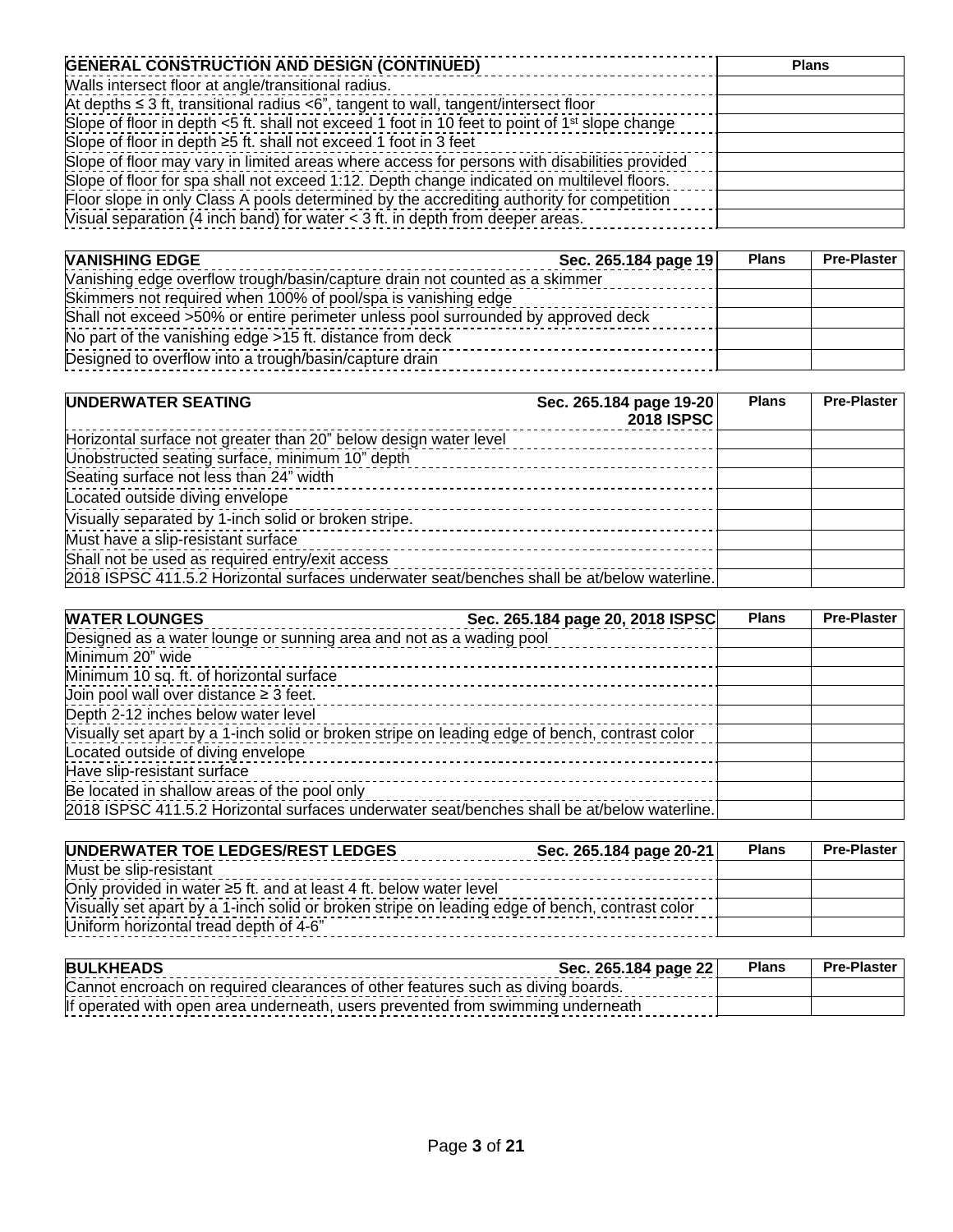| <b>ISLANDS AND BRIDGES</b>                                                                  | Sec. 265.186 page 25 | <b>Plans</b> | <b>Pre-Plaster</b> |
|---------------------------------------------------------------------------------------------|----------------------|--------------|--------------------|
| Island <18" width not designed for walking on has no user accessible stairs/ladders/bridges |                      |              |                    |
| Island designed to be walked on by lifeguards, minimum 18" width entire length of island    |                      |              |                    |
| Island not designed/intended for walking on by users—signs stating "No Entry", 2" letters   |                      |              |                    |
| Island designed for pool/spa users accessible by bridge/ramp/ladder/stairway                |                      |              |                    |
| Bridges have minimum clearance of 7' from bottom of pool and 4' above water surface         |                      |              |                    |
| Bridges/ramps has minimum 42" high barrier on both sides of bridge/ramp                     |                      |              |                    |
| Demarcation tile minimum 4"height, on top 4.5" of island wall just under coping             |                      |              |                    |

| <b>DECKS</b><br>Sec. 265.185 pages 22<br><b>2018 ISPSC</b>                                                           | <b>Plans</b> | <b>Pre-Plaster</b> |
|----------------------------------------------------------------------------------------------------------------------|--------------|--------------------|
| Entries/exits/walkways/decks/etc. comply with accessibility/disability access laws.                                  |              |                    |
| 2018 ISPSC 406.2 Deck or unobstructed access must be provided for ≥90% of pool perimeter.                            |              |                    |
| (More restrictive than 35% allowance for other structures in State Pool Code. More restrictive<br>standard applies.) |              |                    |
| Concrete installed compliant to ACI Standard 302.1R-15, local building codes, engineering                            |              |                    |
| Non-concrete decks designed/installed in accordance with good public health engineering                              |              |                    |
| practice and local building codes                                                                                    |              |                    |
| Decks/ramps/coping/steps/etc shall be slip resistant                                                                 |              |                    |
| Continuous and unobstructed circulation path providing in conformance with ADA                                       |              |                    |
| Pool/spa deck may serve as part of the circulation path                                                              |              |                    |
| Decks between pools/spas must have minimum width of six feet                                                         |              |                    |
| Class A pool decks must conform to sanctioning body's requirements.                                                  |              |                    |
| Class B pool decks - $\geq 6$ ft. wide, unobstructed                                                                 |              |                    |
| Class C pool/spa decks - $\geq 6$ ft. wide, unobstructed                                                             |              |                    |
| Diving Platforms/Structures/Etc.—unobstructed deck - ≥ 4 ft. wide                                                    |              |                    |
| Decks shall be sloped to drain to perimeter areas or to deck drains                                                  |              |                    |
| Drainage slopes for deck surfaces in compliance with 25 TAC 265.185(f)(9) (see page 24)                              |              |                    |
| 2018 ISPSC 306.5: Minimum slope of travertine/brick-set pavers for public pools is 3/8".                             |              |                    |
| Drainage removes water without leaving 1/8" standing water after 20 minutes                                          |              |                    |
| Maximum gaps between decks/walkways/adjoining decks ≤ 3/4"                                                           |              |                    |
| Difference in vertical elevation between deck and circulation path $\leq \frac{1}{4}$                                |              |                    |
| Isolation joints provided/installed to be water tight/prevent damage/in compliance with rules                        |              |                    |
| Edges of decks shall be radiused, tapered, or designed to eliminate sharp corners                                    |              |                    |
| Deck step risers shall be uniform, height 3 $\frac{3}{4}$ " to 7 $\frac{1}{2}$ ", tread distance ≤11"                |              |                    |
| Decks with 3 or more risers shall be provided with a handrail                                                        |              |                    |
| Valves/etc. under decks accessible/provided with slip-resistant, secured access cover(s)                             |              |                    |
| Hose bibs with backflow prevention provided for rinsing entire deck, not >150 feet apart                             |              |                    |
| Water powered equipment shall have dedicated hose bib water source or valve                                          |              |                    |
| No landscaping/planters permitted on pool or spa decks                                                               |              |                    |

| <b>ENTRY/EXIT</b>                                                                                | Sec. 265.187 pages 25-27 | <b>Plans</b> | <b>Pre-Plaster</b> |
|--------------------------------------------------------------------------------------------------|--------------------------|--------------|--------------------|
| Minimum 2 entry/exits: 1 at shallow end, 1 at deep end.(Some exceptions—see pages 25-26)         |                          |              |                    |
| Spas required to have minimum of one entry/exit.                                                 |                          |              |                    |
| Figure 25 TAC 265.187(b) shows Entry/Exit Locations for Specific Pools (see page 26)             |                          |              |                    |
| Entry/exit structures and devices for persons with disability not counted.                       |                          |              |                    |
| Areas with water depths ≤24" considered natural entry/exit, except wading pools                  |                          |              |                    |
| Pools with water depth $>24$ ", entry/exits $\leq 75$ ft. travel distance from other entry/exits |                          |              |                    |
| Exemption for 1 entry/exit if depth<5', entry/exit 75% length of longest wall (see page 26-27)   |                          |              |                    |
| Deep end entry/exits must be steps/stairs/ladder/grab rails with recessed treads/ramps/beach     |                          |              |                    |
| entry/swimout meeting requirements                                                               |                          |              |                    |
| If deep end is >30' wide, entry/exit required on each side and ≤82' linear feet apart            |                          |              |                    |
| Entry/exits and other features must be located outside of diving envelope                        |                          |              |                    |
| Stairs, steps, ladders, and recessed treads shall have slip-resistant surfaces                   |                          |              |                    |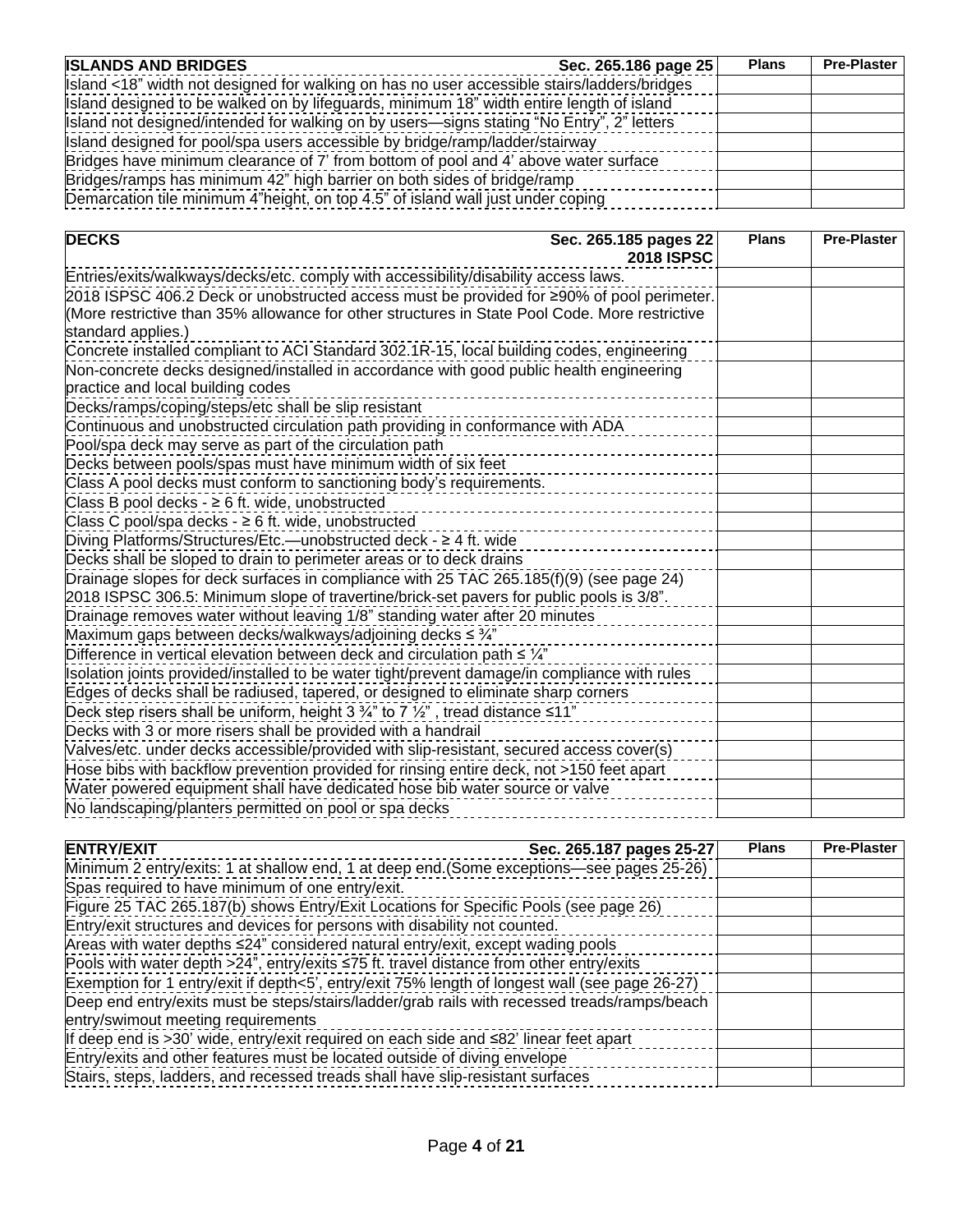| BEACH/ZERO-DEPTH/SLOPING ENTRY/EXIT                                                               | Section 265.187 page 30 | <b>Plans</b> | <b>Pre-Plaster</b> |
|---------------------------------------------------------------------------------------------------|-------------------------|--------------|--------------------|
| Exceptions for beach entries in wave/surf/vortex/activity pools, PIWFs, and leisure rivers        |                         |              |                    |
| Slopes of beach entries used as required entry/exits shall not exceed 1:12                        |                         |              |                    |
| For benches: vertical riser height shall not exceed 12 inches                                     |                         |              |                    |
| For steps: Must be compliant with rules for steps                                                 |                         |              |                    |
| Trench drains required at waterline to facilitate surface skimming, flat or follow slope of entry |                         |              |                    |

| <b>ENTRY/EXIT IN SPECIAL POOLS</b>                                                            | Section 265.187 pages 30-31 | <b>Plans</b> | <b>Pre-Plaster</b> |
|-----------------------------------------------------------------------------------------------|-----------------------------|--------------|--------------------|
| See Figure 25 TAC 265.187(b) on page 26 of State Pool Rules                                   |                             |              |                    |
| Read specific details for entry/exit rules for these pools on pages 30-31 of State Pool Rules |                             |              |                    |

| <b>STEPS/STAIRS</b><br>Section 265.187 page 27-28<br>NRH Ordinance Amends 2018 ISPSC       | <b>Plans</b> | <b>Pre-Plaster</b> |
|--------------------------------------------------------------------------------------------|--------------|--------------------|
| Tread depth (horizontal run) $\geq$ 10 inches, unobstructed                                |              |                    |
| Tread width $\geq$ 24 inches, unobstructed surface area $\geq$ 240"                        |              |                    |
| Riser height $\leq 12$ inches (bottom riser may taper to zero)                             |              |                    |
| Vertical distance from coping/deck/etc. to uppermost tread ≤12"                            |              |                    |
| If stairs in water depths >48", lowest tread lower than 48" below deck, recessed into wall |              |                    |
| Solid/broken visible contrasting warning strip (1 inch) underwater steps, slip-resistant   |              |                    |
| Step handrails required at any pools with lifeguard mandate.                               |              |                    |
| Handrails corrosion-resistant, cannot be removed without tools; treads slip-resistant      |              |                    |
| Gutters can act as a step if gutter has grating/cover and is fully compliant               |              |                    |

| <b>HANDRAILS</b>                                                                            | Section 265.187 page 28-29 | <b>Plans</b> | <b>Pre-Plaster</b> |
|---------------------------------------------------------------------------------------------|----------------------------|--------------|--------------------|
| Handrails compliant with federal/state/local requirements for accessibility                 |                            |              |                    |
| Top gripping surface of handrails 34-38" above ramp/step surface                            |                            |              |                    |
| Leading edge of handrails for stairs/entries/exits within 18" of vertical face bottom riser |                            |              |                    |
| Outside handrail diameter from 1.25-2 inches                                                |                            |              |                    |

| <b>LADDERS</b>                                                                | Section 265.187 page 29 | <b>Plans</b> | <b>Pre-Plaster</b> |
|-------------------------------------------------------------------------------|-------------------------|--------------|--------------------|
| Corrosion-resistant, anchored securely to deck, bonded in accordance with NEC |                         |              |                    |
| Handrail on each side of ladder treads.                                       |                         |              |                    |
| Ladder handrail distance is between 17 inches to 24 inches.                   |                         |              |                    |
| Uniform distance between ladder treads is 7 inches to 12 inches.              |                         |              |                    |
| Maximum vertical distance from coping to top tread is 12 inches.              |                         |              |                    |
| Ladder step tread minimum horizontal depth of ≥2 inches.                      |                         |              |                    |
| Wall clearance between pool/spa wall and ladder 3-6 inches                    |                         |              |                    |
| Ladder treads slip-resistant                                                  |                         |              |                    |

| <b>RECESSED TREADS</b>                                                                                                                                                   | Section 265.187 page 28-29<br><b>2018 ISPSC</b> | <b>Plans</b> | <b>Pre-Plaster</b> |
|--------------------------------------------------------------------------------------------------------------------------------------------------------------------------|-------------------------------------------------|--------------|--------------------|
| Maximum vertical distance from coping to top tread is 12 inches.                                                                                                         |                                                 |              |                    |
| Step depth $\geq$ 5 inches.                                                                                                                                              |                                                 |              |                    |
| Step width $\geq$ 12 inches.                                                                                                                                             |                                                 |              |                    |
| Uniform vertical spacing of 7-12" between treads, measured from centerlines                                                                                              |                                                 |              |                    |
| Slip-resistant, easily cleaned, drain into the pool or spa.                                                                                                              |                                                 |              |                    |
| 2018 ISPSC 322.4.3 Handrails and Grab Rails for Recessed Treads-Shall be provided, one<br>on each side of the treads. Clear distance between handrails/grab rails 17-24" |                                                 |              |                    |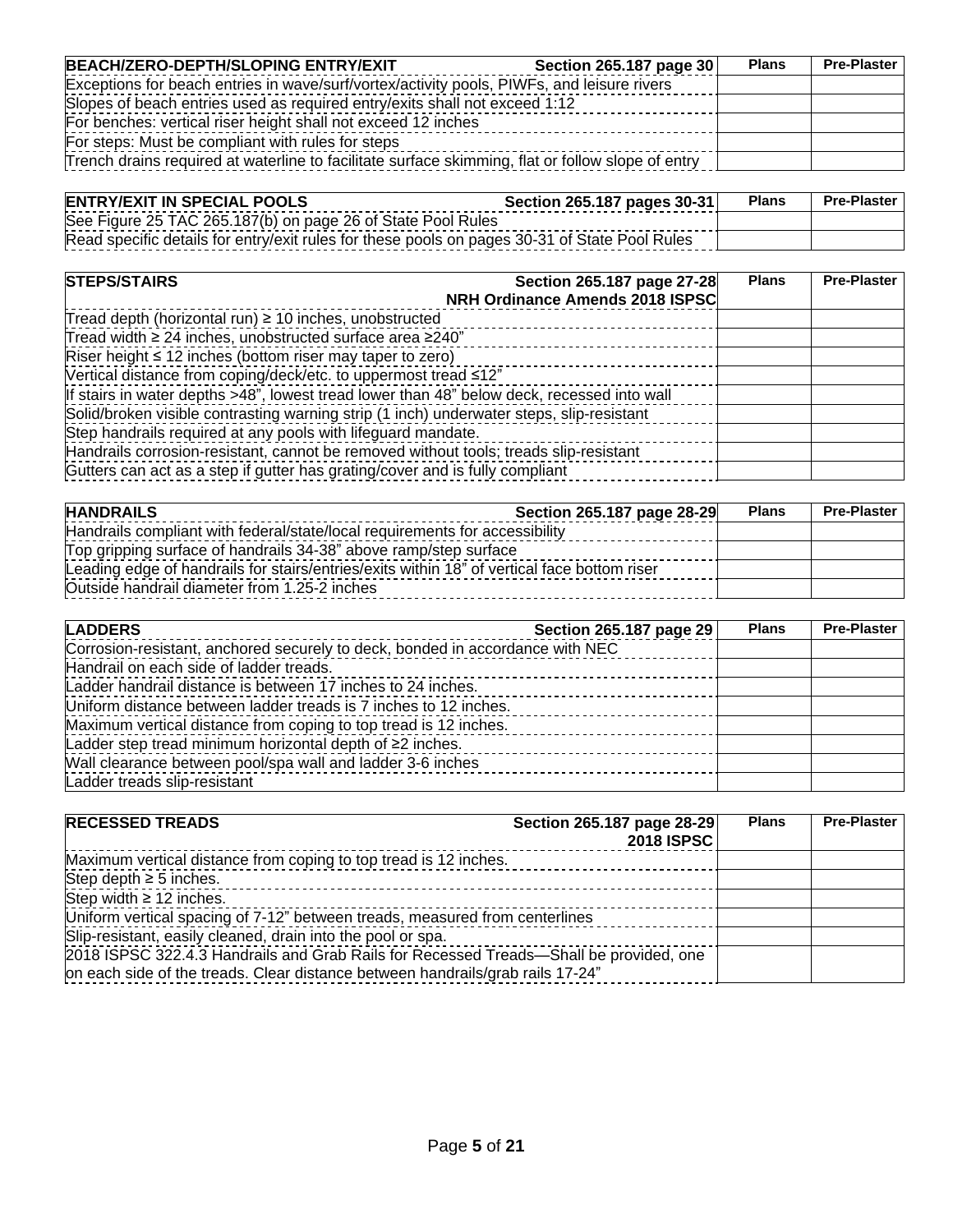| <b>STARTING PLATFORMS</b>                                                                       | Section 265.187 page 30 | <b>Plans</b> | <b>Pre-Plaster</b> |
|-------------------------------------------------------------------------------------------------|-------------------------|--------------|--------------------|
| Located at water depth of $\geq 5$ ft. or meet requirements of accrediting body for competition |                         |              |                    |
| Platforms intended for non-sanctioned events be located at water depth of $\geq 4.5$ ft.        |                         |              |                    |
| Platforms at Class A pools comply with requirements of accrediting body for competition         |                         |              |                    |
| Tread surfaces of platforms slip-resistant                                                      |                         |              |                    |
| Platforms installed/secured per manufacturer's instructions                                     |                         |              |                    |
| Only used during competition or when direct supervision from coach/qualified instructor         |                         |              |                    |
| Removed or secured when use is not directly supervised                                          |                         |              |                    |

| <b>SWIMOUTS</b><br>Section 265.187 page 29-30                                                      | <b>2018 ISPSC</b><br><b>NRH Ordinance</b> | <b>Plans</b> | <b>Pre-Plaster</b> |
|----------------------------------------------------------------------------------------------------|-------------------------------------------|--------------|--------------------|
| Located completely outside water current/wave action                                               |                                           |              |                    |
| Unobstructed horizontal surface, horizontal depth of ≥11 inches                                    |                                           |              |                    |
| Unobstructed surface area of tread ≥240 inches                                                     |                                           |              |                    |
| If used as entry/exit, steps compliant with rules for steps                                        |                                           |              |                    |
| 2018 ISPSC 411.5.1 Horizontal surface shall not be >20 inches below waterline.                     |                                           |              |                    |
| NRH Ordinance: The leading edge shall be visibly set apart and provided with a horizontal          |                                           |              |                    |
| solid or broken stripe at least 1 inch wide on the top surface along the front leading edge of     |                                           |              |                    |
| each step. This stripe shall be plainly visible to persons on the pool deck. The stripe shall be a |                                           |              |                    |
| contrasting color to the background on which it is applied, and the color shall be permanent in    |                                           |              |                    |
| nature and shall be a slip-resistant surface.                                                      |                                           |              |                    |

| <b>WADING POOLS</b>                                                                            | Sec. 265.184 page 21-22<br>2018 ISPSC | <b>Plans</b> | <b>Pre-Plaster</b> |
|------------------------------------------------------------------------------------------------|---------------------------------------|--------------|--------------------|
| Maximum depth no greater than 18 inches.                                                       |                                       |              |                    |
| 15 ft. setback from shallow end of pool or enclosed by fencing.                                |                                       |              |                    |
| 35 ft. setback from deep end of pool or enclosed by fencing.                                   |                                       |              |                    |
| Clear visibility through barrier required if enclosed by fencing.                              |                                       |              |                    |
| No submerged suction outlets. Skimmers/overflow gutters handle 100% circ. flow rate            |                                       |              |                    |
| If edge has areas >9" depth, those areas not considered entry/exits                            |                                       |              |                    |
| If edge has areas >9" depth, floors shall be uniform, slip-resistant, max slope 1 foot/12 feet |                                       |              |                    |
| If edge has areas $>9$ " depth, vertical distance from deck/walkway to pool bottom $\leq 18$ " |                                       |              |                    |
| If edge has areas >9" depth, slope of zero level deck entries shall not exceed 1 foot/12 feet  |                                       |              |                    |
| 2018 ISPSC 405.5 Wading Pools—Distance from top of deck to waterline must be ≤6"               |                                       |              |                    |

| <b>DIVING FACILITIES</b>                                                                   | Sec 265.187 page 31-36<br><b>NRH Ordinancel</b><br>2018 ISPSC | <b>Plans</b> | <b>Pre-Plaster</b> |
|--------------------------------------------------------------------------------------------|---------------------------------------------------------------|--------------|--------------------|
| Many specific rules and diagrams for this—see pages 31-36 of State Pool Rules, 2018 ISPSC, |                                                               |              |                    |
| and amendments to 2018 ISPSC under NRH ordinance                                           |                                                               |              |                    |
| 2018 ISPSC 406.8.5 Guardrail provided for diving equipment >39" in height                  |                                                               |              |                    |

| <b>WATERSLIDES AND FLUMES</b>                                                              | Sec 265.187 pages 36-37<br>Sec 265.209 pages 82-84 | <b>Plans</b> | <b>Pre-Plaster</b> |
|--------------------------------------------------------------------------------------------|----------------------------------------------------|--------------|--------------------|
| Installed according to manufacturer's instructions/licensed engineer's specifications      |                                                    |              |                    |
| Planned and designed by a licensed engineer if not pre-manufactured                        |                                                    |              |                    |
| Slides must meet ASTM F2375-17a and ASTM F2461-16e1                                        |                                                    |              |                    |
| Slide runouts and drop slide pools must meet ASTM F2376-17a                                |                                                    |              |                    |
| Shall comply with Texas Occupations Code, Chapter 2151, if applicable                      |                                                    |              |                    |
| Shall comply with CPSC Standard for Swimming Pool Slides in Title 16 CFR 1207              |                                                    |              |                    |
| Flumes made of inert, non-toxic, smooth, easily-cleaned surfaces.                          |                                                    |              |                    |
| Flume valleys and dips have proper drainage                                                |                                                    |              |                    |
| Flume valleys and dips have safety measures to ensure rider cannot fall from the flume     |                                                    |              |                    |
| Flume valleys and dips have a means of egress if ride malfunctions/rider stops on slide    |                                                    |              |                    |
| Slide exit system designed for safe entry to landing pool/runout that meets ASTM F2376-17a |                                                    |              |                    |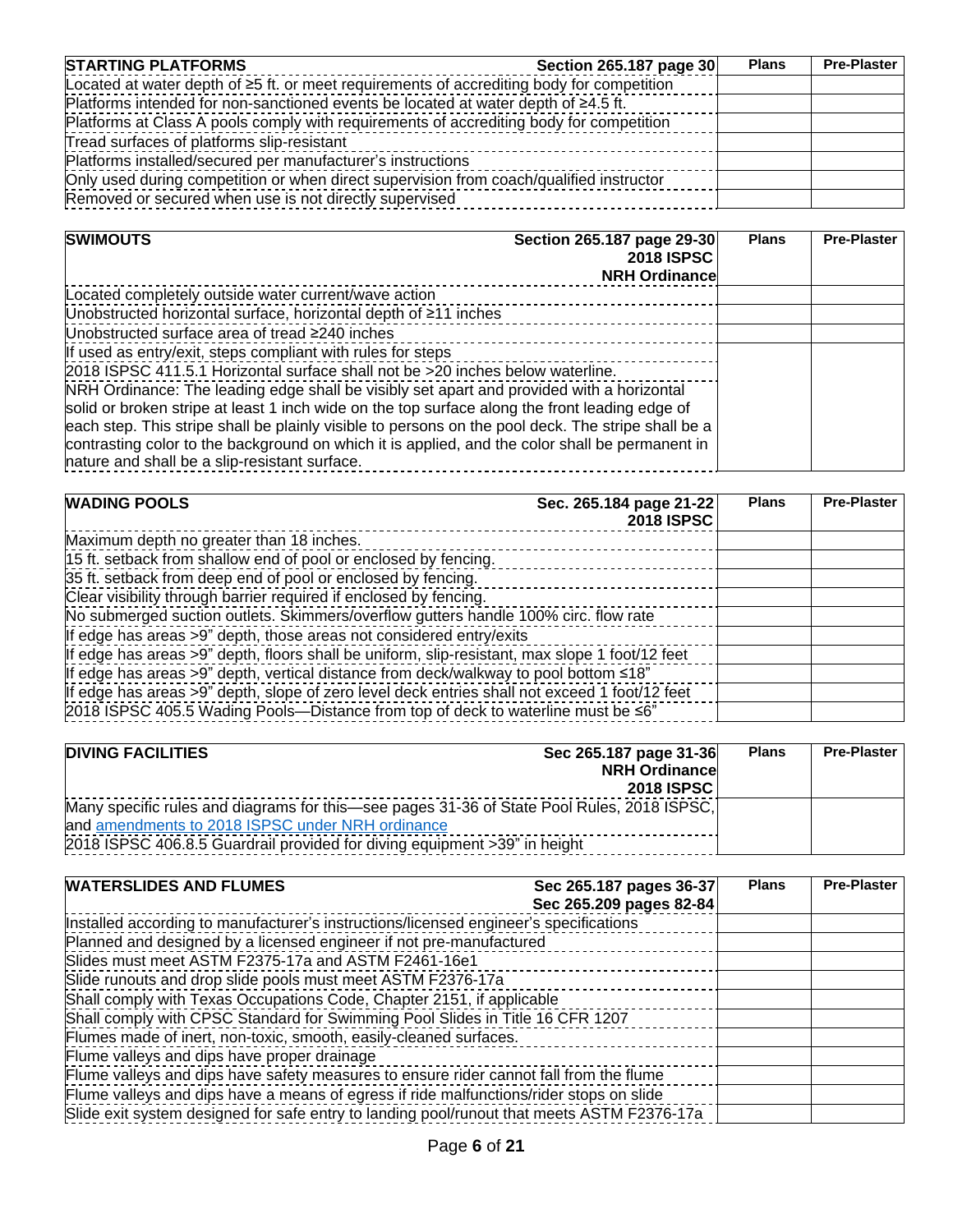| <b>WATERSLIDES AND FLUMES (CONTINUED)</b>                                                          |  | <b>Pre-Plaster</b> |
|----------------------------------------------------------------------------------------------------|--|--------------------|
| Landing pool steps/recessed steps installed at opposite end of pool from flume exit                |  |                    |
| Landing pool steps/recessed steps provided with handrail offset from the slide.                    |  |                    |
| If waterslide flume ends in a pool, landing area divided by float line/wing wall/peninsula/etc. to |  |                    |
| prevent collisions with other bathers.                                                             |  |                    |

| <b>WAVE POOLS</b>                                                                               | Sec 265.209 page 83 | <b>Plans</b> | <b>Pre-Plaster</b> |
|-------------------------------------------------------------------------------------------------|---------------------|--------------|--------------------|
| Beach entry required with exception of ADA designated entry point                               |                     |              |                    |
| Recessed steps not allowed along walls                                                          |                     |              |                    |
| Must be fitted with rope/float line to restrict access to caisson wall if manufacturer requires |                     |              |                    |
| Typical float lines to separate shallow/deep ends of pool not required for wave pools           |                     |              |                    |
| Minimum two emergency shutoffs required to disable wave action, one on each side of pool        |                     |              |                    |
| Deck depth markers not required for wave pools                                                  |                     |              |                    |
| Caisson barriers required, shall have no openings that allow passage of a 4" sphere             |                     |              |                    |

| <b>LEISURE POOLS</b>                                                                              | Sec 265.209 pages 83-84 | <b>Plans</b> | <b>Pre-Plaster</b> |
|---------------------------------------------------------------------------------------------------|-------------------------|--------------|--------------------|
| Handrails for steps/propulsion jets shall not protrude into the leisure river                     |                         |              |                    |
| Obstructions allowed on deck if they do not impact lifeguarding/sight lines/rescue operations     |                         |              |                    |
| Bridges spanning leisure rivers have minimum clearance of 7' from bottom of river and 4'          |                         |              |                    |
| above water surface to any structure overhead                                                     |                         |              |                    |
| Depth markers required at all entry/exits to leisure river but not along, in the landscape, where |                         |              |                    |
| there is no deck, or in the channel                                                               |                         |              |                    |
| May have limited entry/exit access to the water for users, do not require entry/exit every 75 ft. |                         |              |                    |

| <b>MOVABLE FLOOR POOLS</b>                                                                 | Sec 265.209 pages 83-84 | <b>Plans</b> | <b>Pre-Plaster</b> |
|--------------------------------------------------------------------------------------------|-------------------------|--------------|--------------------|
| Planned/designed by licensed engineer                                                      |                         |              |                    |
| Use of starting platforms prohibited when water depth <5 feet                              |                         |              |                    |
| When installed in diving pool, diving prohibited if dimensions do not meet 265.188         |                         |              |                    |
| Surface of floor slip-resistant if intended for installation in water depths <5 feet       |                         |              |                    |
| Use of movable floor portion of pool not open to users when floor is being used or lowered |                         |              |                    |

| <b>SURF POOLS</b>                                                                                  | Sec 265.209 page 84-85 | <b>Plans</b> | <b>Pre-Plaster</b> |
|----------------------------------------------------------------------------------------------------|------------------------|--------------|--------------------|
| Float line required to restrict access to the caisson wall if required by manufacturer             |                        |              |                    |
| Wave caisson barriers provided, do not allow passage of 4" sphere.                                 |                        |              |                    |
| If forced air used for waves, caisson barriers not required unless manufacturer recommends.        |                        |              |                    |
| Typical float lines to separate shallow/deep ends of pool not required for surf pools              |                        |              |                    |
| In addition to other required equipment, lifeguards provided with additional equipment to reach    |                        |              |                    |
| deepest area of surf pool during an emergency. This equipment accessible, labeled "For             |                        |              |                    |
| Lifeguard Use Only", available whenever surf pool is open and used for surfing.                    |                        |              |                    |
| No surfer enters the surf pool unless tethered to the surf board, wearing a USCG-approved          |                        |              |                    |
| PFD, or a lifeguard is in the surf pool in the surfing area directly supervising surfing activity. |                        |              |                    |
| Non-surfing users not allowed to enter surf pool wave areas >5 ft depth without USSC-              |                        |              |                    |
| approved PFD                                                                                       |                        |              |                    |
| Access shall be at shallow or beach entry end with exception of ADA designated entry point         |                        |              |                    |
| Minimum two emergency shutoffs provided, clearly marked, readily accessible to lifeguards          |                        |              |                    |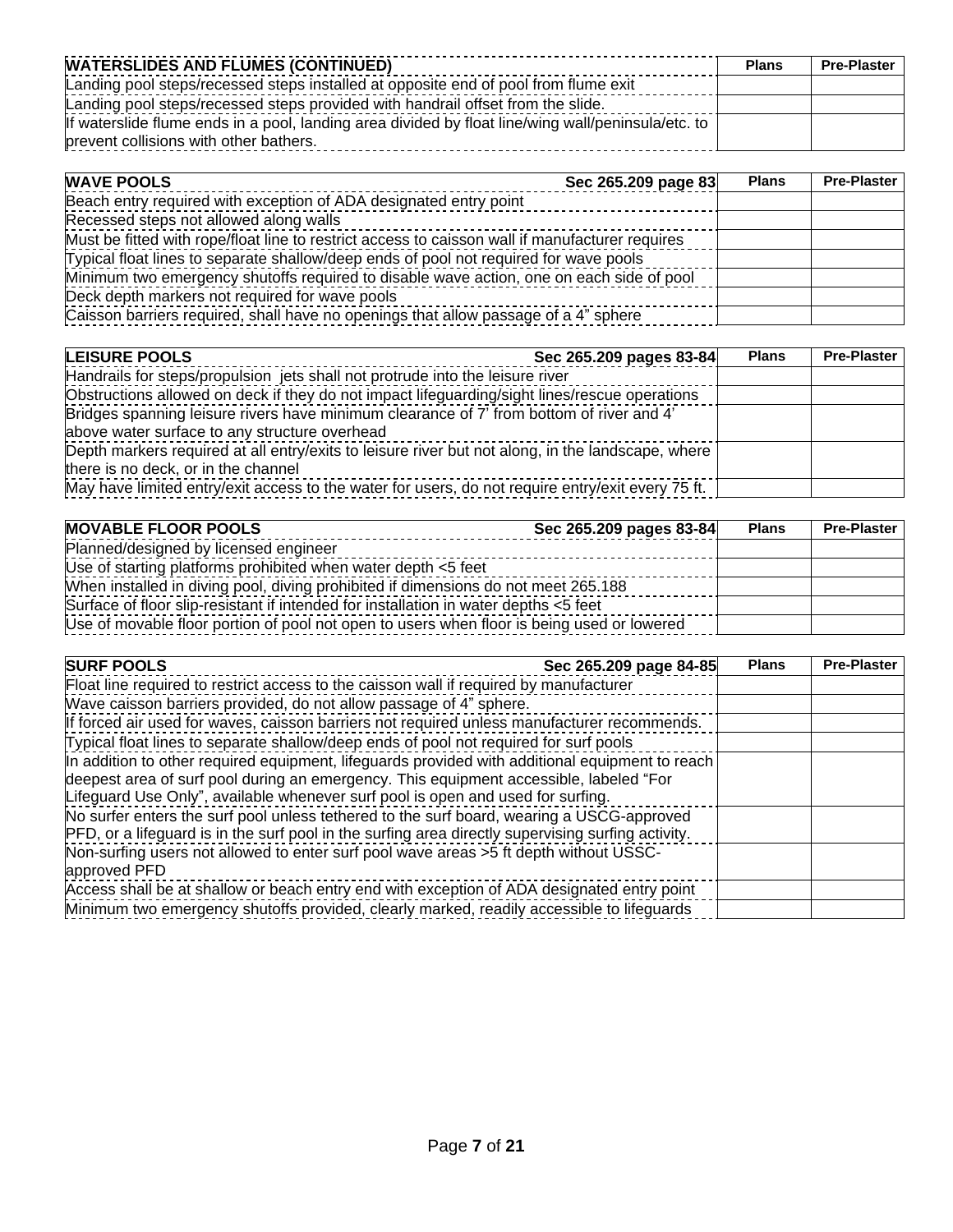| <b>SPAS</b><br>Section 265.208, pages 80-82<br><b>2018 ISPSC</b>                                                                                             | <b>Plans</b> | <b>Pre-Plaster</b> |
|--------------------------------------------------------------------------------------------------------------------------------------------------------------|--------------|--------------------|
| Maximum water depth for spas shall be 4 feet as measured from design water level                                                                             |              |                    |
| Maximum water depth for exercise spas shall not exceed 6 feet 6 inches                                                                                       |              |                    |
| Maximum water depths of seats/sitting benches 28" from design water line to deepest point                                                                    |              |                    |
| Spa decks minimum 6 feet wide, comply with all other requirements for decks                                                                                  |              |                    |
| Continuous, unobstructed deck provided for at least 50% of spa perimeter                                                                                     |              |                    |
|                                                                                                                                                              | <b>Plans</b> | Preliminary        |
| Emergency shutoff switch to disconnect power to circulation/jet system pumps & air blowers                                                                   |              |                    |
| Emergency switches accessible to users, within sight of spa, located 5-10 feet from spa                                                                      |              |                    |
| 2018 ISPSC 504.1.1 Alarms for Emergency Shutoff Switches. Emergency shutoff switches                                                                         |              |                    |
| shall be provided with an audible alarm rated at not less than 80 decible sound pressure level                                                               |              |                    |
| and a light near the spa that will operate continuously until deactivated when the shutoff switch                                                            |              |                    |
| is operated.                                                                                                                                                 |              |                    |
| 2018 ISPSC 508.1 Where an automatic controller is installed on a spa or hot tub for public                                                                   |              |                    |
| use, the controller shall be installed with an automatic pH and an oxidation reduction potential<br>controller listed and labeled in compliance with NSF 50. |              |                    |
| Air induction systems installed to manufacturer's specifications, to prevent electrical shock                                                                |              |                    |
| hazards, not permit introduction of toxic fumes or contaminants                                                                                              |              |                    |
| Air induction systems accessible for service, installed in accordance with the NEC/all codes                                                                 |              |                    |
| If air blower/etc. is provided, manually operated timer switch located to require exiting of spa to                                                          |              |                    |
| reset. Timer shall operate spa blower/booster pump, shut off the pump in 15 min or when                                                                      |              |                    |
| switched off                                                                                                                                                 |              |                    |
| Break-resistant thermometer designed for use in spa environment available for patrons/staff                                                                  |              |                    |
| 2018 ISPSC 509.4 Public facilities with a spa shall have a clock that is visible to spa users.                                                               |              |                    |

| <b>THERAPEUTIC POOLS/SPAS</b>                                                                       | Sec 265.209 page 84 | <b>Plans</b> | <b>Preliminary</b> |
|-----------------------------------------------------------------------------------------------------|---------------------|--------------|--------------------|
| Therapeutic pools/spas with volume $\leq 1000$ gallons must have turnover rate of $\leq 30$ minutes |                     |              |                    |
| Planned/designed by licensed engineer if design characteristics vary                                |                     |              |                    |

| <b>CIRCULATION SYSTEM (GENERAL)</b>                                           | Section 265.187 pages 37-41 | <b>Plans</b> | <b>Pre-Plaster</b> |
|-------------------------------------------------------------------------------|-----------------------------|--------------|--------------------|
| Wading pools and spas have separate and independent filtering systems         |                             |              |                    |
| Circulation system components accessible for inspection/repair/replacement    |                             |              |                    |
| Circulation system components installed to manufacturer's specifications      |                             |              |                    |
| Equipment and piping installed to manufacturer's instructions                 |                             |              |                    |
| Complete, easily readable schematic of circulation system posted in pump room |                             |              |                    |

| <b>TURNOVER</b>                                                                            | Sec 265.187 pages $37-38$ Pre-<br>Construction | Post-<br><b>Construction</b> |
|--------------------------------------------------------------------------------------------|------------------------------------------------|------------------------------|
| Turnover rate for Class A/B/C pools--1.5 times average depth, not to exceed 6 hours        |                                                |                              |
| Turnover rate for spas-30 minutes                                                          |                                                |                              |
| See Figure 25 TAC 265.190(c)(1), page 38 of State Pool Rules, special pools turnover rates |                                                |                              |
| When existing pools/spas renovated, they must comply with new turnover rates.              |                                                |                              |

| <b>FLOW VELOCITY</b>                                                                   | Sec 265.193 (n) pages 45-46 Pre- |                     | Post-               |
|----------------------------------------------------------------------------------------|----------------------------------|---------------------|---------------------|
|                                                                                        |                                  | <b>Construction</b> | <b>Construction</b> |
| Return line water velocity must be <8 ft. per second (some exceptions—see pages 45-46) |                                  |                     |                     |
| Maximum suction system flow rate--in accordance with ANSI/APSP/ICC-7 &ANSI/APSP-16     |                                  |                     |                     |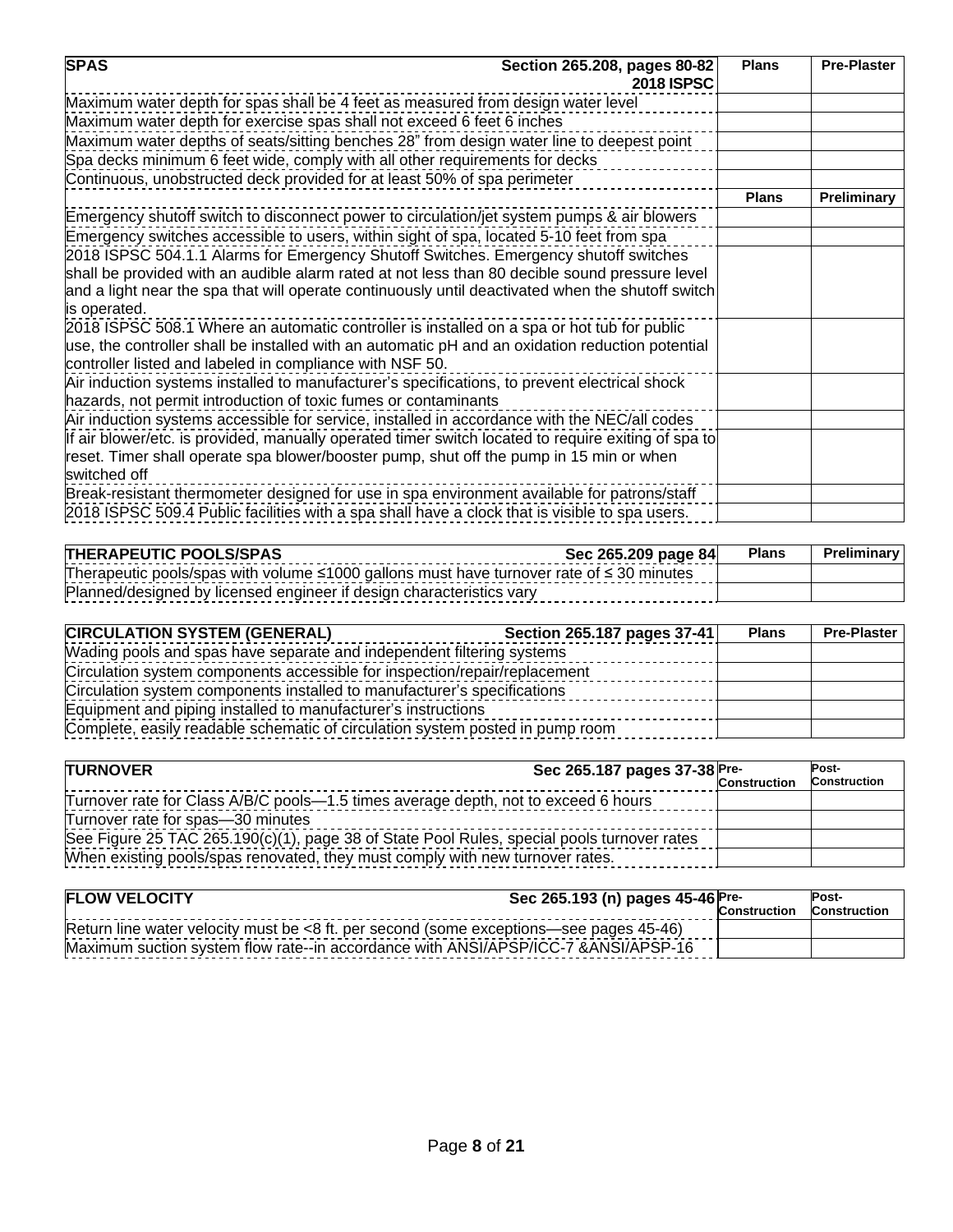| PIPING, GAUGES, FLOW METERS, VALVES                                                         | Sec. 265.187 page 36 | <b>Plans</b> | <b>Pre-Gunite</b> |
|---------------------------------------------------------------------------------------------|----------------------|--------------|-------------------|
| Static hydraulic pressure test required before deck is poured and maintained throughout     |                      |              |                   |
| pour. Air pressure testing prohibited.                                                      |                      |              |                   |
| Piping/fittings listed/labeled to comply with NSF 14/code standards and properly installed. |                      |              |                   |
| Piping capable of complete drainage or evacuation. (freeze damage)                          |                      |              |                   |
|                                                                                             |                      | <b>Plans</b> | Preliminary       |
| Gauges: pump suction, filter inlet, filter outlet.                                          |                      |              |                   |
| Flow meter(s) provided for filter flow during filtering                                     |                      |              |                   |
| Labeled circulation piping with function and flow direction.                                |                      |              |                   |

| <b>FILTERS, BACKWASH</b>                                                                       | Sec. 265.188 page 37-38 | <b>Plans</b> | Preliminary |
|------------------------------------------------------------------------------------------------|-------------------------|--------------|-------------|
| Filtration required for all pools/spas that recirculate water                                  |                         |              |             |
| Wading pools and spas have separate and independent filtering systems                          |                         |              |             |
| Filter meets ANSI/NSFI Standard 50 requirements, using appropriate filter media                |                         |              |             |
| Filter is properly designed/installed for pool/spa.                                            |                         |              |             |
| Pressure-type filters must have means provided to release internal pressure.                   |                         |              |             |
| Filter equipped with automatic and manual air release devices.                                 |                         |              |             |
| Filter operating parameters/instruction plate affixed to unit.                                 |                         |              |             |
| Separation tanks with filter tanks have manual air release, lid allowing for slow/safe release |                         |              |             |
| Filters/separation tanks with operation/maintenance instructions permanently installed         |                         |              |             |
| Observable free fall or sight glass on backwash piping.                                        |                         |              |             |
| Sight glasses are removable for cleaning, if used.                                             |                         |              |             |
| Filters designed for backwashing, used and maintained to manufacturer instructions.            |                         |              |             |

| <b>PUMPS AND MOTORS</b>                                                                      | Sec. 265.189 pages 38-39 | <b>Plans</b> | Preliminary |
|----------------------------------------------------------------------------------------------|--------------------------|--------------|-------------|
| Pump not operated under unsafe conditions.                                                   |                          |              |             |
| Pump certified/listed/labeled with NSF Standard 50, installed to manufacturer's instructions |                          |              |             |
| Pump motor sized to meet filter flow rate requirements.                                      |                          |              |             |
| Strainer installed upstream of pump.                                                         |                          |              |             |
| Pump motor properly designed/installed.                                                      |                          |              |             |
| Pumps/motors accessible for inspection and service                                           |                          |              |             |
| Shut off valves installed for pump removal if below pool elevation.                          |                          |              |             |
| Motors shall comply with UL requirements.                                                    |                          |              |             |
| Motors able to operate at 90-110% nameplate rating voltage load                              |                          |              |             |
| Thermal/current overload protection required                                                 |                          |              |             |

| <b>GENERAL SUCTION OUTLETS AND COVERS</b><br>Sec. 265.190 page 39-44 Pre-                      | <b>Construction</b><br>Or Plans | Post-<br>Construction<br>lor Final |
|------------------------------------------------------------------------------------------------|---------------------------------|------------------------------------|
| Designed to protect against suction entrapment, entanglement, and evisceration.                |                                 |                                    |
| Fully submerged suction outlets not required, skimmers not considered suction outlets          |                                 |                                    |
| Approved suction outlet covers/grates/fittings/components, to ANSI/APSP-16 & ANSI/ APSP-7      |                                 |                                    |
| Cover is stamped or specifications submitted showing compliance/maximum flow rate              |                                 |                                    |
| Flow rate through fitting/cover/grate ≤ approved stamped flow rate if one outlet blocked       |                                 |                                    |
| Special rules for wading pools/pools with depth of ≤24" (see page 43 of State Pool Rules)      |                                 |                                    |
| Special rules for field-fabricated suction outlets and sumps (see page 44 of State Pool Rules) |                                 |                                    |
|                                                                                                | <b>Plans</b>                    | <b>Pre-Gunite</b>                  |
| Single submerged suction outlet not allowed.                                                   |                                 |                                    |
| Dual/multiple suction outlets provided, hydraulically balanced.                                |                                 |                                    |
| Suction outlets located at least 3 feet apart                                                  |                                 |                                    |
| No means of isolating suction outlets allowed that would allow single suction outlet           |                                 |                                    |
| Pipes that serve two or more suction outlets may have shut off valve                           |                                 |                                    |
|                                                                                                | <b>Plans</b>                    | Preliminary                        |
| SVRS/APSS operated/tested/maintained to manufacturer instructions, Records kept 2 years        |                                 |                                    |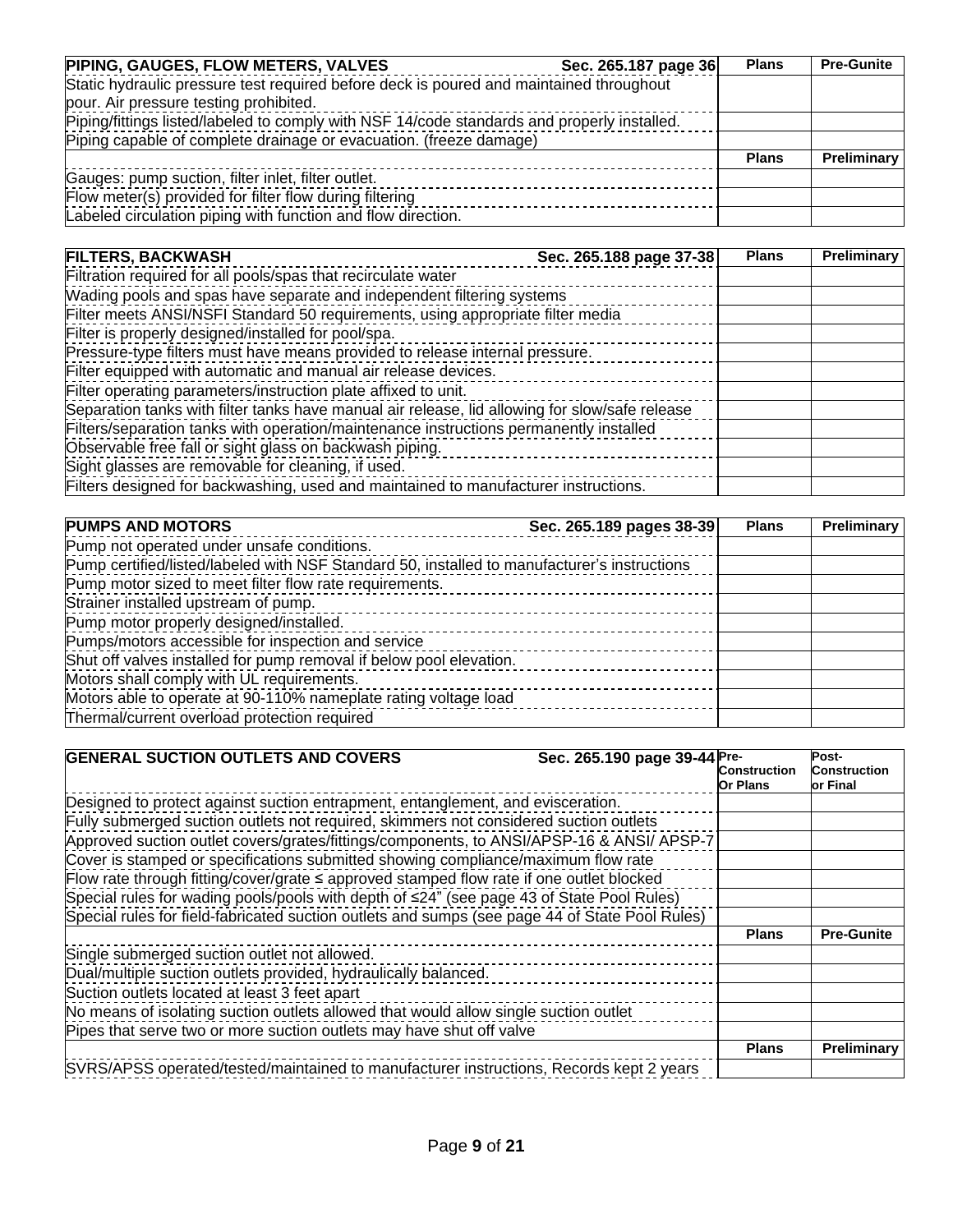| <b>NACUUM OUTLETS</b>                                                                       | Sec. 265.190 page 42 | <b>Plans</b> | <b>Pre-Plaster</b> |
|---------------------------------------------------------------------------------------------|----------------------|--------------|--------------------|
| Vacuum outlets installed ≤12" below water level                                             |                      |              |                    |
| Vacuum outlets protected by self-locking, self-closing cover, can't be opened by pool users |                      |              |                    |
| Vacuum outlets in skimmers not required to have a separate cover                            |                      |              |                    |

| <b>RETURN INLETS</b>                                                  | Sec. 265.190 page 43 | <b>Plans</b> | <b>Pre-Gunite</b> |
|-----------------------------------------------------------------------|----------------------|--------------|-------------------|
| Pools--1 return inlet for every 300 square feet ft <sup>2</sup>       |                      |              |                   |
| Spas-1 return inlet for every 250 ft <sup>2</sup> , minimum 2 inlets  |                      |              |                   |
| Return inlets designed not to create a hazard                         |                      |              |                   |
| Wall return inlets must not project more than 1 inch beyond wall      |                      |              |                   |
| Wall return inlets shall be at least 12 inches below the water level. |                      |              |                   |
| Floor return inlets shall be flush with floor.                        |                      |              |                   |

| <b>SKIMMER/GUTTER SYSTEMS</b>                                                                      | Sec. 265.191 page 44-47<br><b>2018 ISPSC</b> | <b>Plans</b>                | <b>Pre-Gunite</b>            |
|----------------------------------------------------------------------------------------------------|----------------------------------------------|-----------------------------|------------------------------|
| Skimmers/Gutter systems designed and installed hazard free.                                        |                                              |                             |                              |
| Skimmer equalizer lines prohibited, skimmers vented to atmosphere via openings in lid              |                                              |                             |                              |
| Skimmers provided one per 500 ft <sup>2</sup> for pools.                                           |                                              |                             |                              |
| Surface skimming system required, listed/labeled, designed to be effective                         |                                              |                             |                              |
| Skimmer covers securely seated, slip-resistant, to withstand normal use, not tripping hazard       |                                              |                             |                              |
|                                                                                                    |                                              | Pre-<br><b>Construction</b> | Post-<br><b>Construction</b> |
| Surface skimming system required, listed/labeled, designed to be effective                         |                                              |                             |                              |
| Exceptions for surface skimming system requirement on page 46-47 of State Pool Code                |                                              |                             |                              |
| Skimmer system capable of 100% of circulation system flow.                                         |                                              |                             |                              |
| Gutter systems provided for ≥ 50% of pool perimeter.                                               |                                              |                             |                              |
| Pool gutter system surge capacity $\geq$ one gallon per ft <sup>2</sup> pool surface area.         |                                              |                             |                              |
| Spa gutter system surge capacity $\geq$ two gallons per ft <sup>2</sup> spa surface area.          |                                              |                             |                              |
| 2018 ISPSC 308.4 Design waterline $\pm \frac{1}{4}$ with adjustable weir skimming surface systems, |                                              |                             |                              |
| $±1/8"$ with nonadjustable skimming surface systems                                                |                                              |                             |                              |

| <b>ELECTRICAL REQUIREMENTS</b>                                                              | <b>NRH Ordinancel</b>   | <b>Building Inspections</b> |
|---------------------------------------------------------------------------------------------|-------------------------|-----------------------------|
|                                                                                             | Sec. 265.195 page 47-49 |                             |
| Electrical equipment installed per NEC (2017) and other relevant codes                      |                         |                             |
| Electrical system must be installed/repaired/replaced/maintained by licensed electrician    |                         |                             |
| Electrical equipment design UL or equivalent approved.                                      |                         |                             |
| Equipment/components installed in compliance with manufacturer's instructions               |                         |                             |
| GFCI protection on lighting                                                                 |                         |                             |
| GFCI protection of all plugs in pool/spa yard enclosure                                     |                         |                             |
| GFCI protection on all outlets in dressing or sanitary facilities                           |                         |                             |
| GFCI and circuit breakers shall comply with 2017 NEC code                                   |                         |                             |
| Pump motors both internally and externally grounded                                         |                         |                             |
| Pools bonded in accordance with 2017 NEC or with UL 1563 as applicable                      |                         |                             |
| Plastic coated rebar prohibited                                                             |                         |                             |
| Electrical conduits shall not enter or sealed/inert inside interior chemical storage spaces |                         |                             |
| Lights protected against breakage inside interior chemical storage spaces                   |                         |                             |
| Overhead lines elevated over pool/spa in compliance with NEC and NESC                       |                         |                             |
| Electrical disconnect within sight of equipment and $\geq$ 5' from pool/spa walls           |                         |                             |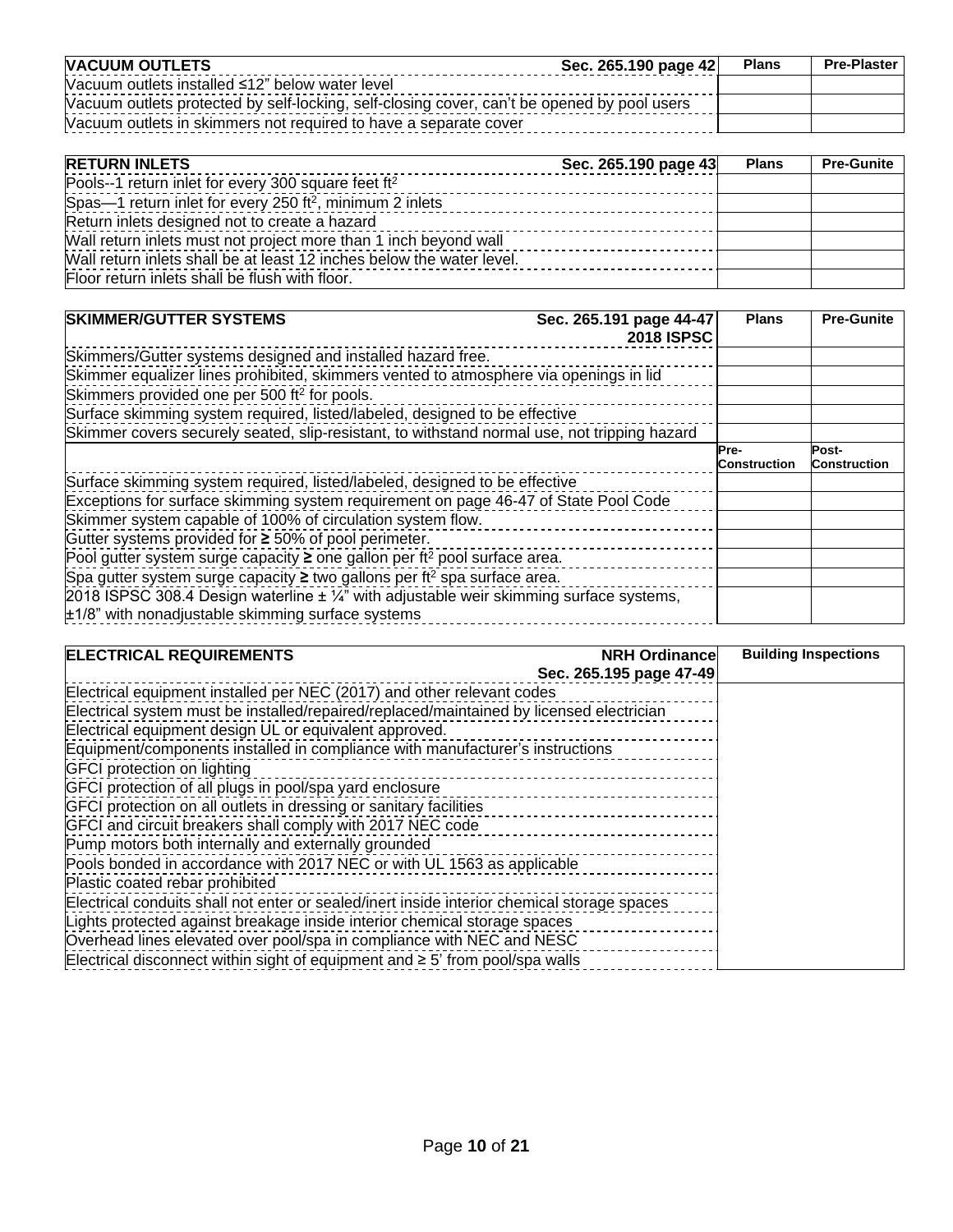| <b>LIGHTING</b><br>Sec. 165.196 pages 49-51                                                        | <b>Plans</b> | Preliminary |
|----------------------------------------------------------------------------------------------------|--------------|-------------|
| Artificial lighting required 30 minutes before/after sunrise if open in dark                       |              |             |
| Lighting must illuminate bottom of pool/suction outlets, enable lifeguard visibility               |              |             |
| Adequate illumination from artificial lighting to pass Secchi disk test                            |              |             |
| Pool and spa deck lighting required, listed/labeled/installed to NFPA 70 and NEC                   |              |             |
| Outdoor pools must meet at least 10 horizontal foot-candles/108 lux at pool water surface          |              |             |
| Indoor pools must meet at least 30 horizontal foot-candles/323 lux at pool water surface           |              |             |
| Deck area must meet at least 10 horizontal foot-candles/108 lux at deck walking surface            |              |             |
| Underwater lighting in pools/spas at least 8 horizontal foot-candles/86 lux.                       |              |             |
| For underwater lighting fixtures/lamps rated in watts, at least 0.5 watts/ft <sup>2</sup> required |              |             |
| Certain exceptions for underwater lighting                                                         |              |             |
| Dimmable/color changing lighting allowed but lowest level must meet minimum requirements           |              |             |
| Emergency lighting required for pools/spas that operate in periods of low illumination (see        |              |             |
| page 51 of State Pool Rules)                                                                       |              |             |
| Security lighting must be sufficient to illuminate pool during low illumination/during closure     |              |             |
| Renovated pools/spas must meet new lighting requirements                                           |              |             |

| <b>HEATERS</b><br>Sec. 265.197 page 51-53                                                      | <b>Plans</b> | Preliminary |
|------------------------------------------------------------------------------------------------|--------------|-------------|
| Accessible on-off switch required, either integral/mounted on exterior/within 3' of heater     |              |             |
| On-off switch operation doesn't change thermostat setting, in addition to circuit breaker      |              |             |
| Gas-fired heaters not equipped with continuously burning ignition pilots                       |              |             |
| Covers required for heated pools/spas unless 70% of heating energy from solar/heat pump        |              |             |
| Heaters/hot water storage tanks required to be UL listed to 25 TAC 265.197(e) on page 52       |              |             |
| Means shall be provided to monitor water temperature                                           |              |             |
| Public access to heater controls prohibited                                                    |              |             |
| Solar thermal water heaters specifically installed/listed/labeled. Page 53 of State Pool Rules |              |             |
| Heaters installed to manufacturer's specifications                                             |              |             |
| If manufacturer requires, automatic device installed to ensure pump continues to run after     |              |             |
| heater shuts off                                                                               |              |             |
| Fuel-fired and electric appliances for spas-special requirements, see page 53                  |              |             |
| Heaters 2 200K BTU Texas Dept. of Licensing/Regulation certified.                              |              |             |
| Water temperature of spa shall not exceed 104 degrees F                                        |              |             |

| <b>WATER SUPPLY</b>                                                                               | Sec. 265.197 page 51-53 |              | <b>Building Inspections</b> |
|---------------------------------------------------------------------------------------------------|-------------------------|--------------|-----------------------------|
| Water supply from approved source                                                                 |                         |              |                             |
| Private water supplies must meet certain requirements (see page 54 of State Pool Rules)           |                         |              |                             |
|                                                                                                   |                         | <b>Plans</b> | <b>Preliminary</b>          |
| RPZ backflow preventer or approved air gap required on all fill lines for backflow prevention     |                         |              |                             |
| Over-the-rim fill spout: no trip hazard; $\leq$ 2" beyond edge of pool; pliant end-piece, air gap |                         |              |                             |
| Hose bibs in enclosure must have vacuum breakers                                                  |                         |              |                             |

| <b>FACILITY DRINKING WATER</b>                                                         | Sec 265.195 page 54-55 | <b>Plans</b> | <b>Preliminary</b> |
|----------------------------------------------------------------------------------------|------------------------|--------------|--------------------|
| Drinking water fountain/bottled water/etc. provided and available for pool/spa users   |                        |              |                    |
| Faucet/spigot/sink does not fulfill drinking water requirements                        |                        |              |                    |
| When drinking water not located in enclosure, sign with minimum 1" letters required in |                        |              |                    |
| enclosure, visible to users, that states location of drinking water                    |                        |              |                    |

| <b>WASTEWATER DISPOSAL</b>                                                             | Sec. 265.196 page 55, 2018 ISPSC | <b>Plans</b> | Preliminary |
|----------------------------------------------------------------------------------------|----------------------------------|--------------|-------------|
| Backwash to approved sewage disposal system (i.e. sanitary sewer)                      |                                  |              |             |
| No direct connection between pool/spa/equipment and sewage disposal system             |                                  |              |             |
| Backwash/drainage water discharged through approved air gap (minimum 2X pipe diameter) |                                  |              |             |
| 2018 ISPSC 320.2 Water salvage—backwash water not returned unless treated/approved     |                                  |              |             |
| Post treatment required for wastewater that does not meet sanitary sewer/stormwater    |                                  |              |             |
| discharge standards (i.e. diatomaceous earth, etc.)                                    |                                  |              |             |
| Wastewater/stormwater disposal must meet all other federal/state/etc. requirements     |                                  |              |             |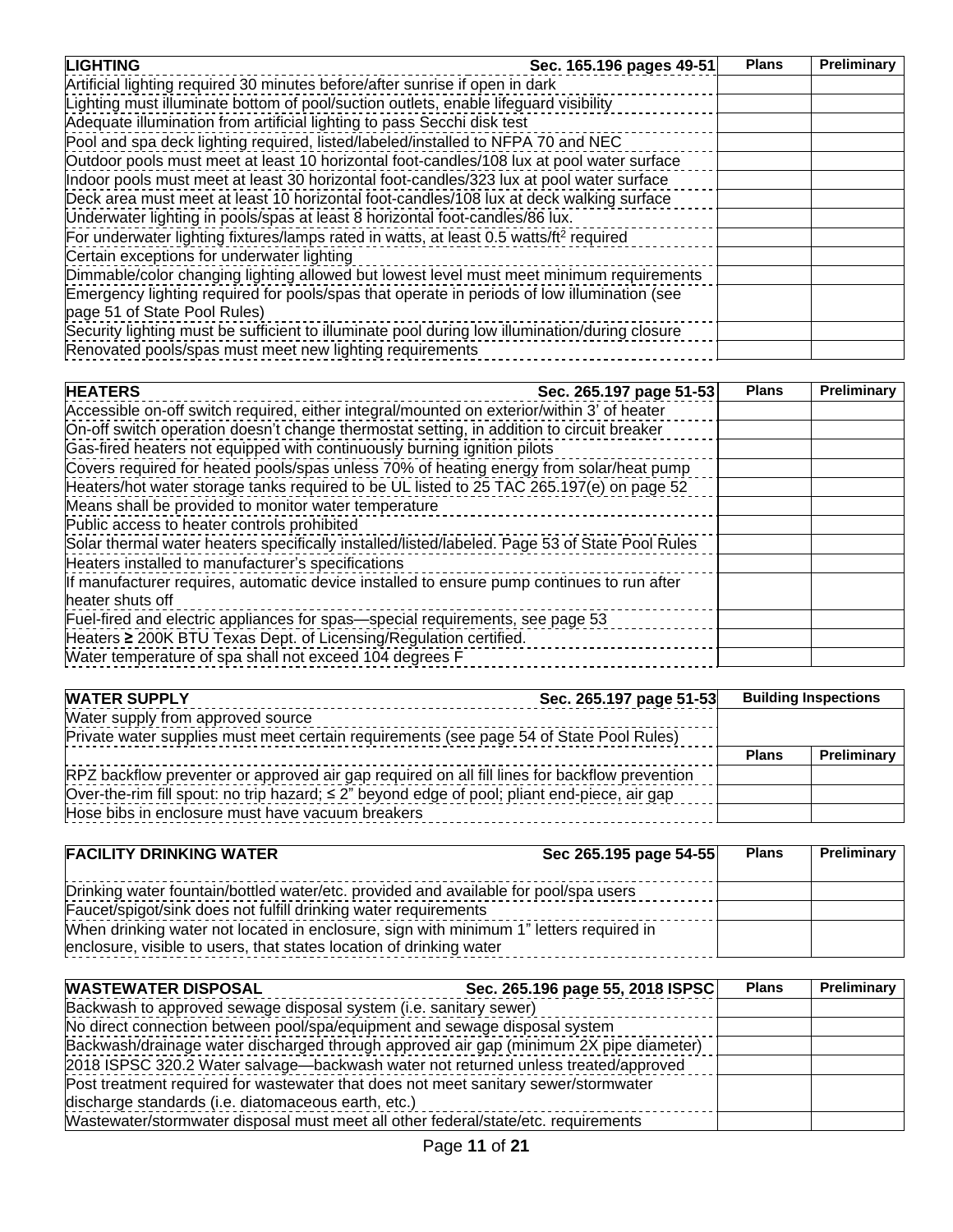| <b>DISINFECTION EQUIPMENT, CHEMICALS, FEEDERS</b>                                                | Sec. 265.200 pages 55-57 | Preliminary | <b>Final</b> |
|--------------------------------------------------------------------------------------------------|--------------------------|-------------|--------------|
|                                                                                                  | Sec 265.205 pages 75-79  |             |              |
|                                                                                                  | <b>2018 ISPSC</b>        |             |              |
| Disinfectant with residual required                                                              |                          |             |              |
| Treatment chemicals certified/listed/labeled to approved standards/used properly                 |                          |             |              |
| Use of compressed chlorine gas prohibited                                                        |                          |             |              |
| Personnel trained, PPE provided, SDS sheets on-site/readily available                            |                          |             |              |
| Automated/remotely managed controllers for pool/spa disinfection and pH control required         |                          |             |              |
| Disinfection equipment selected/installed for continuous and effective disinfection              |                          |             |              |
| Disinfectant feed systems must have capacity to reach ≥5 ppm Cl for outdoor pools*               |                          |             |              |
| Disinfectant feed systems must have capacity to reach ≥3 ppm CI for indoor pools/spas*           |                          |             |              |
| *Or bromine equivalent                                                                           |                          |             |              |
| Hand distribution of chemicals prohibited while users are in the pool                            |                          |             |              |
| After hand distribution of chemicals, tests of disinfectant levels/pH required 30 minutes after  |                          |             |              |
| distribution. No one may reenter pool/spa until levels are checked and within required range     |                          |             |              |
| Chemical bulk/day tanks clearly labeled to indicate contents                                     |                          |             |              |
| Chemicals and feed equipment stored so that pool/spa users do not have access                    |                          |             |              |
| Dry chemicals stored off floor or in waterproof containers in a dry room                         |                          |             |              |
| Dry chemicals protected from flooding/wetting from floors/walls/ceiling                          |                          |             |              |
| Chemical feeders must meet and be operated in compliance with NSF Standard 50                    |                          |             |              |
| Chemical feeders installed/maintained/operated in accordance with manufacturer instructions      |                          |             |              |
| Chemical feeders installed so that chemicals introduced downstream from filter/heater; at a      |                          |             |              |
| point lower than the heater outlet fitting or according to manufacturer instructions             |                          |             |              |
| Failure-proof features installed so that chemicals cannot feed into pool/spa/equipment/etc if    |                          |             |              |
| equipment or power fails                                                                         |                          |             |              |
| Chemical feed pumps wired so they cannot operate unless adequate return flow to properly         |                          |             |              |
| disburse chemical; regulated to ensure constant feed with varying supply backpressure            |                          |             |              |
| Water treatment chemicals shall be EPA-registered for use in pools/spas under FIFRA              |                          |             |              |
| See 25 TAC 265.206(b) for water quality criteria on pages 76-77 of State Pool Rules              |                          |             |              |
| Cyanuric acid not allowed in indoor pools/spas or in therapy pools                               |                          |             |              |
| Alternate methods of disinfectant--see 25 TAC 265.207 on page 79 of State Pool Rules             |                          |             |              |
| 2018 ISPSC 508.1 Where an automatic controller is installed on a spa or hot tub for public       |                          |             |              |
| use, the controller shall be installed with an automatic pH and an oxidation reduction potential |                          |             |              |
| controller listed and labeled in compliance with NSF 50.                                         |                          |             |              |

| <b>HANDHOLDS</b>                                                                           | Sec. 265.201 page 57 | <b>Plans</b> | <b>Pre-Plaster</b> |
|--------------------------------------------------------------------------------------------|----------------------|--------------|--------------------|
| If water depth >42" and no seat or bench, swimout-installed handholds required             |                      |              |                    |
| Handholds not required for wave action pools, surf pools, and leisure rivers               |                      |              |                    |
| Handholds located $\leq 12$ " above design waterline, horizontally spaced $\leq 4$ ' apart |                      |              |                    |
| May be coping, rope, railing, rock, ledge, ladder, or stair step                           |                      |              |                    |

| <b>FLOAT LINES AND FLOOR MARKINGS</b>                                                           | Sec. 265.201 pages 58-59 | <b>Plans</b> | <b>Pre-Plaster</b> |
|-------------------------------------------------------------------------------------------------|--------------------------|--------------|--------------------|
| Transition point from shallow to deep shall have a 4-inch min. width row of floor tile, painted |                          |              |                    |
| line, or similar means of color contrasting with bottom                                         |                          |              |                    |
|                                                                                                 |                          | <b>Plans</b> | Preliminary        |
| NRH ordinance requires securely attached float lines to separate shallow/deep portions of pool  |                          |              |                    |
| at breakpoint depth at discretion of NRH Consumer Health                                        |                          |              |                    |
| Float lines required by State law for Class A pools not being used for competitive events and   |                          |              |                    |
| Class B pools. Optional for Class C, but NRH Consumer Health will probably require.             |                          |              |                    |
| Wave pools, surf pools, and waterslide landing pools exempted from providing float line         |                          |              |                    |
| Float line and buoys provided 1 to 2 ft. before 5-ft. depth point                               |                          |              |                    |
| Float line buoys secured $\leq 7$ ft. apart.                                                    |                          |              |                    |
| Float line must be tightly tensioned.                                                           |                          |              |                    |
| Float line must provide good handhold and be durable.                                           |                          |              |                    |
| Float line wall anchors are recessed with no projection that creates a hazard.                  |                          |              |                    |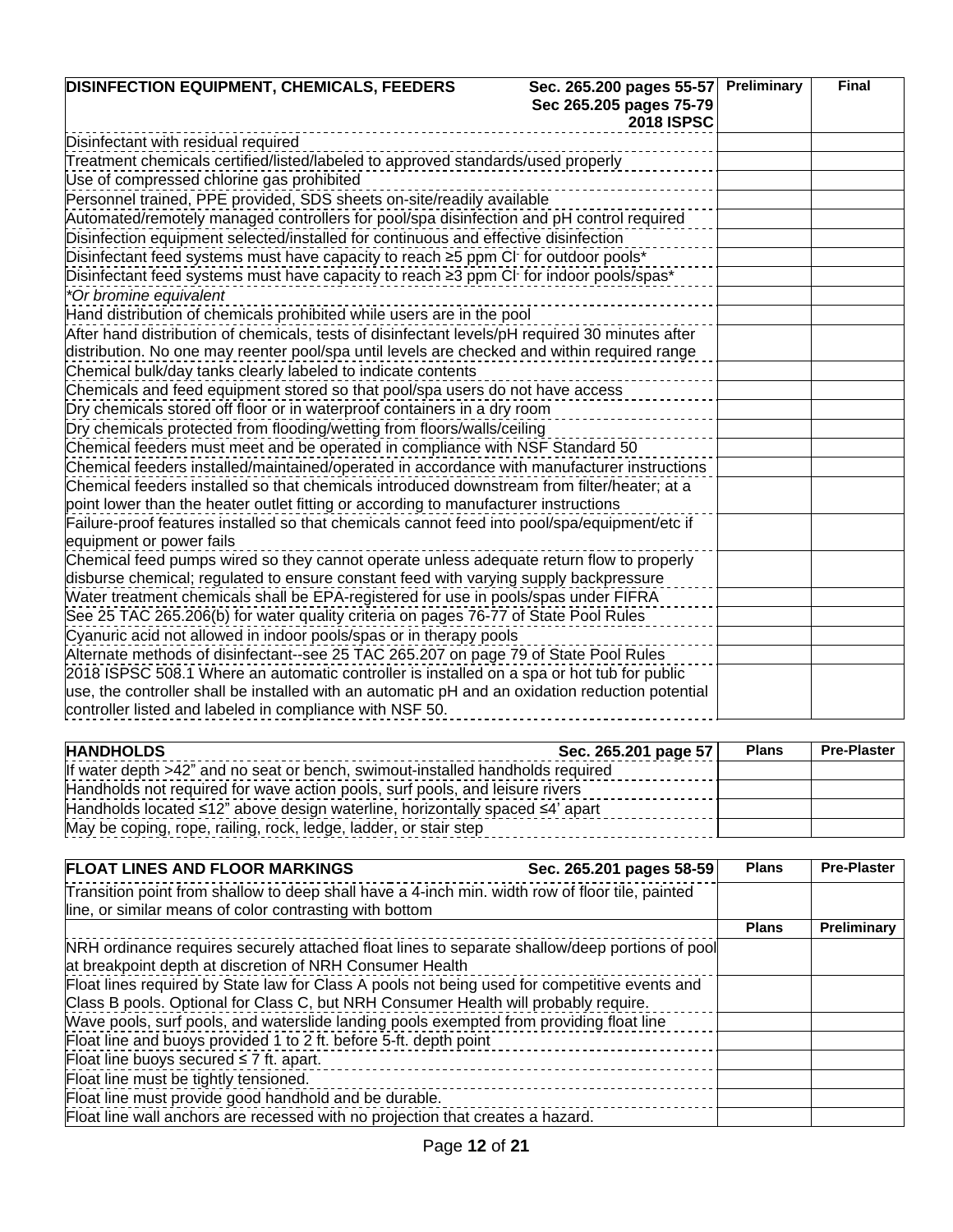| <b>DEPTH MARKERS</b>                                                                           | Sec. 265.201 pages 59-61                      | <b>Plans</b> | <b>Pre-Plaster</b>       |
|------------------------------------------------------------------------------------------------|-----------------------------------------------|--------------|--------------------------|
|                                                                                                | Sec. 265.209 pages 82-85<br><b>2018 ISPSC</b> |              | or<br><b>Preliminary</b> |
| Provided on deck and sidewalls.                                                                |                                               |              |                          |
| Indicate depth from water level to floor of pool taken 3 feet from pool wall.                  |                                               |              |                          |
| Depth markers and units of measurement (FT, IN, M) $\geq$ 4 inches letter height               |                                               |              |                          |
| Units of measurement spelled "feet", "inches", "meters", or abbreviated as "FT", "IN", "M"     |                                               |              |                          |
| Must be of contrasting color                                                                   |                                               |              |                          |
| 2018 ISPSC 409.2.7 Depth markers distributed uniformly on both sides/both ends of the pool.    |                                               |              |                          |
| Must be permanent. May be metal tiles/letters, ceramic tiles, engraved concrete with letters   |                                               |              |                          |
| and numbers filled in with Lithochrome enamel paint.                                           |                                               |              |                          |
| Must not be located on deck above entry/exits including steps, ladders, recessed treads, water |                                               |              |                          |
| lounges, and beach entries                                                                     |                                               |              |                          |
| Provided at minimum and maximum water depths                                                   |                                               |              |                          |
| Provided at both sides and at each end of the pool                                             |                                               |              |                          |
| Provided at all points of slope change                                                         |                                               |              |                          |
| Provided every 2 ft. of depth change                                                           |                                               |              |                          |
| Provided at least one every 25 feet of deck                                                    |                                               |              |                          |
| Deck depth markers slip-resistant, within 18" of water's edge                                  |                                               |              |                          |
| Pool sidewall markers posted in the top 4.5 in. of pool wall just under coping                 |                                               |              |                          |
| Positioned correctly (deck markers readable while standing on deck facing water, wall markers  |                                               |              |                          |
| readable to users inside pool/spa)                                                             |                                               |              |                          |
| Sidewall markers not required of beach entry pool on the beach entry.                          |                                               |              |                          |
| Not required on wave pool or surf pool decks.                                                  |                                               |              |                          |
| Spas shall have at least two depth markers, uniformly placed, meet other requirements          |                                               |              |                          |
| Depth marker rules for roll-out gutter pools-see page 60 of State Pool Rules                   |                                               |              |                          |
| Depth marker rules for vanishing edge pools-see page 60 of State Pool Rules                    |                                               |              |                          |
| Pools/spas with moveable floors and varied water depth-see page 61 of State Pool Rules         |                                               |              |                          |
| Depth marker rules for leisure rivers-see page 83 of State Pool Rules                          |                                               |              |                          |

| "NO DIVING" MARKERS—WORDS/SYMBOL                                                             | Sec. 265.201 page 61 | <b>Plans</b> | <b>Pre-Plaster</b> |
|----------------------------------------------------------------------------------------------|----------------------|--------------|--------------------|
| "NO DIVING" words and international symbol marked on pool deck in contrasting colors         |                      |              |                    |
| Must be permanent, slip-resistant; diving symbol must be black or red on light background    |                      |              |                    |
| Must not be located on deck above entry/exits, including steps/ladders/recessed treads/water |                      |              |                    |
| lounges/beach entries                                                                        |                      |              |                    |
| "NO DIVING" and international symbol (4 inch letters) on deck where water depth $\leq 5$ ft  |                      |              |                    |
| Must be spaced at least every 25 feet of deck where water depth ≤5 ft                        |                      |              |                    |
| At least 2 warnings including the "NO DIVING"/Intl Symbol provided at extreme ends of        |                      |              |                    |
| minimum depth and at extreme ends of maximum depth, or on each of the longer dimensional     |                      |              |                    |
| sides of the pool                                                                            |                      |              |                    |
| Within 18 inches of water's edge and positioned correctly (readable when standing on deck    |                      |              |                    |
| facing the water)                                                                            |                      |              |                    |
| Deck "NO DIVING"/Symbol markers not required for spas.                                       |                      |              |                    |
| "NO DIVING" markers not required on interior tile line of pool/spa                           |                      |              |                    |
| Located on permanent structures above the deck and within 5' of water surface, unless        |                      |              |                    |
| structure is diving board/diving platform/ADA-compliant chair lift/slide flume/lifeguard     |                      |              |                    |
| stand/bridge                                                                                 |                      |              |                    |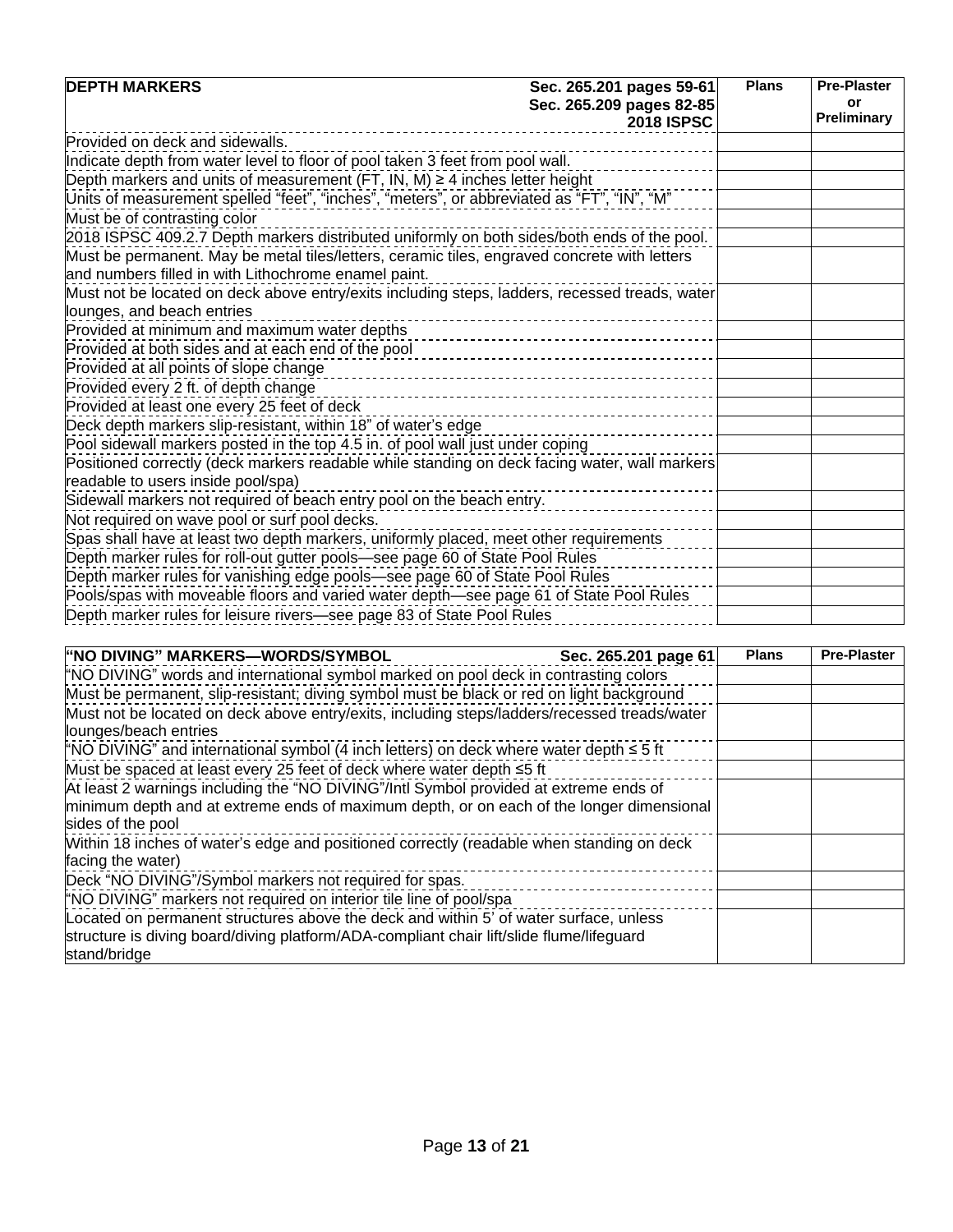| <b>POOL SIGNAGE REQUIREMENTS</b>                                                               | Sec. 265.201 page 62-65 | <b>Plans</b> | <b>Pre-Plaster</b> |
|------------------------------------------------------------------------------------------------|-------------------------|--------------|--------------------|
|                                                                                                | <b>2018 ISPSC</b>       |              |                    |
|                                                                                                | <b>NRH Ordinance</b>    |              |                    |
| Securely mounted, durable, inside the pool enclosure, visible, legible, have distinct border   |                         |              |                    |
| Can be multiple signs or messaging combined on one sign                                        |                         |              |                    |
| Mhere majority non-English speaking, additional signs optional in predominant language         |                         |              |                    |
| Additional signage required at discretion of Neighborhood Services (NRH ordinance)             |                         |              |                    |
|                                                                                                |                         |              |                    |
| <b>Following Signs in 4" Letters:</b>                                                          |                         |              |                    |
| "WARNING - NO LIFEGUARD ON DUTY" (NA where lifeguards required/ provided)                      |                         |              |                    |
| "NO DIVING" and international symbol. (State law: NA where lifeguards required/provided)       |                         |              |                    |
| 2018 ISPSC 412.1 Safety signage advising on danger of diving in shallow areas provided as      |                         |              |                    |
| required by the authority.                                                                     |                         |              |                    |
| "IN CASE OF EMERGENCY, DIAL 911"                                                               |                         |              |                    |
|                                                                                                |                         |              |                    |
| <b>Following Signs in 2" Letters:</b>                                                          |                         |              |                    |
| Precise location of pool on or with the emergency phone                                        |                         |              |                    |
| Maximum user load limit                                                                        |                         |              |                    |
| "PETS IN THE POOL/SPA ARE PROHIBITED"                                                          |                         |              |                    |
| "DO NOT SWIM IF YOU HAVE BEEN ILL WITH DIARRHEA WITHIN THE PAST 2 WEEKS"                       |                         |              |                    |
| "CHANGING DIAPERS WITHIN 6 FEET OF THE POOL IS PROHIBITED"                                     |                         |              |                    |
| "GLASS ITEMS NOT ALLOWED IN THE POOL YARD"                                                     |                         |              |                    |
| PERSONS UNDER THE AGE OF 14 MUST NOT BE IN THE POOL/SPA WITHOUT ADULT                          |                         |              |                    |
| SUPERVISION"                                                                                   |                         |              |                    |
| EXTENDED BREATH HOLDING ACTIVITIES ARE DANGEROUS AND PROHIBITED"                               |                         |              |                    |
|                                                                                                |                         |              |                    |
| <b>Following Signs in 1" Letters</b>                                                           |                         |              |                    |
| <b>Hours of Operation</b>                                                                      |                         |              |                    |
| Instructional signs for wave pools/slide pools/etc.                                            |                         |              |                    |
| Sign posted to identify emergency phone/summoning device (posted above)                        |                         |              |                    |
| If drinking water not located in enclosure, sign to notify users of location of drinking water |                         |              |                    |
| <b>Following Signs in Any Size Letters:</b>                                                    |                         |              |                    |
| Clear operating instructions posted at emergency phone/summoning device                        |                         |              |                    |
| Emergency shutoffs for pools clearly labeled                                                   |                         |              |                    |
|                                                                                                |                         |              |                    |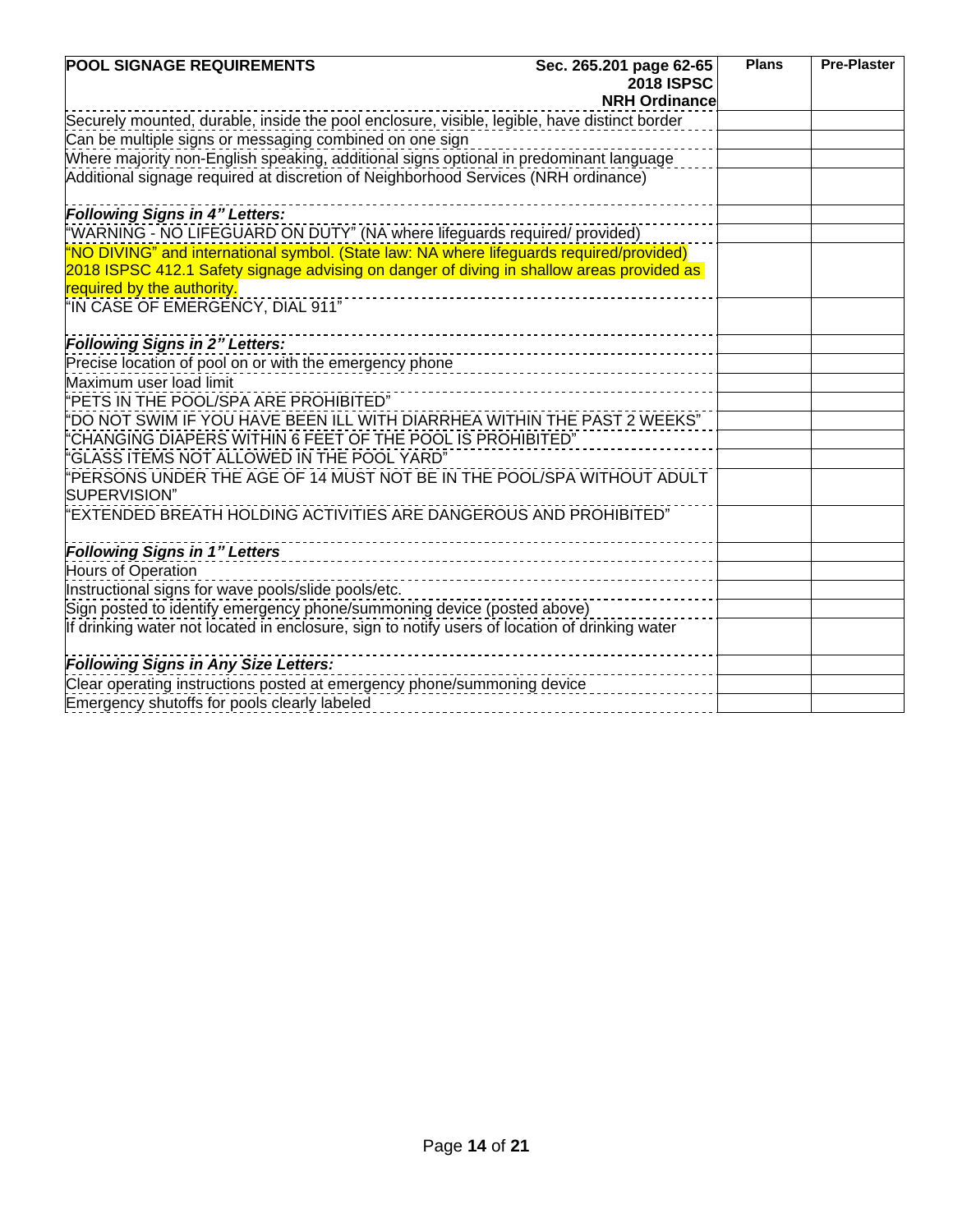| <b>SPA SIGNAGE REQUIREMENTS</b>                                                                                                                                              | Sec. 265.201 page 79-82            | <b>Plans</b> | <b>Pre-Plaster</b> |
|------------------------------------------------------------------------------------------------------------------------------------------------------------------------------|------------------------------------|--------------|--------------------|
|                                                                                                                                                                              | <b>2018 ISPSC</b>                  |              |                    |
| Securely mounted, durable, and visible from inside the spa enclosure, legible                                                                                                | <b>NRH Ordinance</b>               |              |                    |
| Can be multiple signs or messaging combined on one sign                                                                                                                      |                                    |              |                    |
|                                                                                                                                                                              |                                    |              |                    |
| Where majority non-English speaking, additional signs optional in predominant language<br>Additional signage required at discretion of Neighborhood Services (NRH ordinance) |                                    |              |                    |
|                                                                                                                                                                              |                                    |              |                    |
| <b>Following Signs in 4" Letters:</b>                                                                                                                                        |                                    |              |                    |
| "WARNING - NO LIFEGUARD ON DUTY" (NA where lifeguards required/ provided)                                                                                                    |                                    |              |                    |
| "NO DIVING" and international symbol for NO DIVING." (State law not required where                                                                                           |                                    |              |                    |
| lifeguards required/provided. However                                                                                                                                        |                                    |              |                    |
| 2018 ISPSC 412.1 Safety signage advising on danger of diving in shallow areas provided as                                                                                    |                                    |              |                    |
| required by the authority.<br>2018 ISPSC 509.2 Operational signs for spas: 5) No Diving                                                                                      |                                    |              |                    |
|                                                                                                                                                                              |                                    |              |                    |
| _______________<br><b>Following Signs in 2" Letters:</b>                                                                                                                     | ---------------------------------- |              |                    |
| precise location of spa on or with the emergency phone<br>Precise location of spa on or with the emergency phone                                                             |                                    |              |                    |
| "EMERGENCY SPA SHUTOFF"                                                                                                                                                      |                                    |              |                    |
| PERSONS UNDER THE AGE OF 14 MUST NOT BE IN THE POOL/SPA WITHOUT ADULT                                                                                                        |                                    |              |                    |
| SUPERVISION"                                                                                                                                                                 |                                    |              |                    |
| "PETS IN THE SPA ARE PROHIBITED"                                                                                                                                             |                                    |              |                    |
| "DO NOT SWIM IF YOU HAVE BEEN ILL WITH DIARRHEA WITHIN THE PAST 2 WEEKS"                                                                                                     |                                    |              |                    |
|                                                                                                                                                                              |                                    |              |                    |
| <b>Following Signs in 1" Letters</b>                                                                                                                                         |                                    |              |                    |
| Maximum User Load                                                                                                                                                            |                                    |              |                    |
| FOO NOT USE THE SPA IF THE WATER TEMPERATURE IS ABOVE 104 DEGREES                                                                                                            |                                    |              |                    |
| <b>FAHRENHEIT</b> "                                                                                                                                                          |                                    |              |                    |
| Sign posted to identify emergency phone/summoning device (posted above it)                                                                                                   |                                    |              |                    |
| If drinking water not located in enclosure, sign to notify users of location of drinking water                                                                               |                                    |              |                    |
| <b>Following Signs in Any Size Letters:</b>                                                                                                                                  |                                    |              |                    |
| 2018 ISPSC 504.1.1 The following statements shall appear on a sign that is posted in a                                                                                       |                                    |              |                    |
| location that is visible from the spa: "Alarm indicates spa pumps off. Do not use spa when                                                                                   |                                    |              |                    |
| alarm sounds and light is illuminated until advised otherwise."                                                                                                              |                                    |              |                    |
| 2018 ISPSC 509.2 Operational signs for spas:                                                                                                                                 |                                    |              |                    |
| (1) "Do not allow the use of or operate spa if the suction outlet cover is missing,                                                                                          |                                    |              |                    |
| damaged, or loose."                                                                                                                                                          |                                    |              |                    |
| (2) "Keep breakable objects out of the spa area."                                                                                                                            |                                    |              |                    |
| (3) "Spa shall not be operated during severe weather conditions."                                                                                                            |                                    |              |                    |
| (4) "Never place electrical appliances within 5 feet of the spa."                                                                                                            |                                    |              |                    |
| 2018 ISPSC 509.4 Clock must be visible to spa users.                                                                                                                         |                                    |              |                    |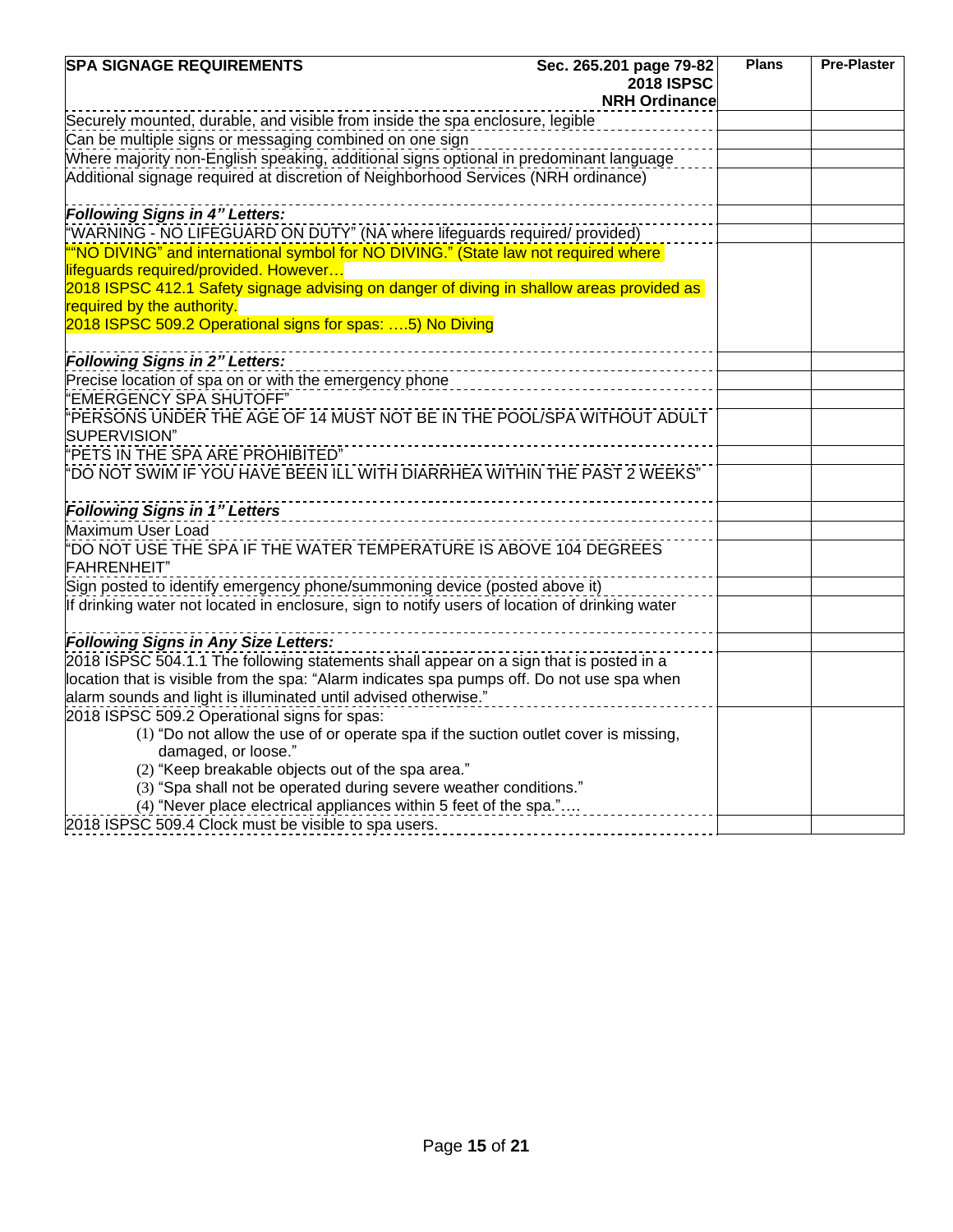| <b>SAFETY EQUIPMENT</b>                                                                                           | Sec. 265.201 page 64, 67-68<br><b>2018 ISPSC</b> | <b>Plans</b> | <b>Pre-Plaster</b> |
|-------------------------------------------------------------------------------------------------------------------|--------------------------------------------------|--------------|--------------------|
| Reaching poles/ring buoys/throw ropes visible/readily accessible from all areas of enclosure                      |                                                  |              |                    |
| Shepherds crook: ≥12 ft long, non-conductive, non-telescoping pole.                                               |                                                  |              |                    |
| USCG Ring Buoy with attached rope $\frac{1}{4}$ to $\frac{3}{8}$ " diameter.                                      |                                                  |              |                    |
| 2018 ISPSC 409.2.4 Throwing rope must have length of 1.5X length of pool or 50 feet,                              |                                                  |              |                    |
| whichever is less. (More restrictive than State code; more restrictive standard applies).                         |                                                  |              |                    |
| Provide 1 set of safety equipment for every 2000 ft <sup>2</sup> water surface up to 6000 ft <sup>2</sup>         |                                                  |              |                    |
| After 6000 ft <sup>2,</sup> provide 1 additional set of safety equipment for each additional 4000 ft <sup>2</sup> |                                                  |              |                    |
| 2018 ISPSC 409.4.3 Class A/B/C required to have accessible first aid equipment, including                         |                                                  |              |                    |
| first aid kit                                                                                                     |                                                  |              |                    |
| For facilities with lifeguards: backboards with 3 tie down straps/head immobilizer, enough for                    |                                                  |              |                    |
| 2 min response                                                                                                    |                                                  |              |                    |
| For facilities with lifeguards: 24-item first aid kit meets OSHA standards                                        |                                                  |              |                    |
| For facilities with lifeguards: one portable AED kept in secure location, easily accessed                         |                                                  |              |                    |
| For facilities with lifeguards: one BVM kept in secure location, easily accessed                                  |                                                  |              |                    |
| For facilities with lifeguards: platforms/stands required where water depth > 5 ft, equipped                      |                                                  |              |                    |
| with sunshade/umbrella that does not obstruct view of surveillance area                                           |                                                  |              |                    |
| For facilities with lifeguards: each lifeguard has uniform, rescue tube with rope/strap, whistle                  |                                                  |              |                    |
| or signaling device, PPE including resuscitation mask with one-way valve/non-latex and                            |                                                  |              |                    |
| non-powdered single-use disposable gloves in hip pack or attached to rescue tube                                  |                                                  |              |                    |

| <b>TELEPHONES/EMERGENCY SUMMONING DEVICES</b>                                                  | Sec. 265.201 pages 64-65 | <b>Plans</b> | <b>Pre-Plaster</b> |
|------------------------------------------------------------------------------------------------|--------------------------|--------------|--------------------|
| Minimum one emergency summoning device/phone                                                   |                          |              |                    |
| Readily accessible, within 200 ft of water, functions when open/all times in operating season  |                          |              |                    |
| Clear operating instructions for use of device/phone posted                                    |                          |              |                    |
| Identifying sign posted above phone/device in minimum 1" letters                               |                          |              |                    |
| Must not call on-site office (some exceptions for remote areas with trained staff-see page 65) |                          |              |                    |
| Must contact 911 dispatch/24-hour emergency monitoring service/EMS                             |                          |              |                    |
| Cell phones used as emergency phones labeled/ activated/ have permanent power supply           |                          |              |                    |

| <b>LIFEGUARD PERSONNEL STANDARDS</b>                                                     | Sec 265.202 pages 65-68 Preliminary | <b>Final</b> |
|------------------------------------------------------------------------------------------|-------------------------------------|--------------|
| Lifeguards required at Class A pools during competitive events                           |                                     |              |
| Lifeguards required at Class B pools whenever the Class B pool is open                   |                                     |              |
| Lifeguards required at any pool where user enters water from height above deck or wall   |                                     |              |
| Lifeguards required at any wave or surf pool                                             |                                     |              |
| Lifeguards required at any pool being used for recreation of youth groups                |                                     |              |
| Lifeguards not required at spas                                                          |                                     |              |
| Minimum two lifeguards required                                                          |                                     |              |
| Lifeguard staffing plan provides supervision/close observation of all users at all times |                                     |              |
| Copy of lifeguard staffing plan available on-site, provided to inspector upon request    |                                     |              |
| Each lifeguard assigned surveillance area commensurate with ability/training/perspective |                                     |              |
| Lifeguards not assigned duties that distract from lifeguarding                           |                                     |              |
| Rotation procedure for lifeguards that provides sufficient break time                    |                                     |              |
| Lifeguards have easy/quick access to rescue equipment                                    |                                     |              |
| Pre-season training program required                                                     |                                     |              |
| "In-service" training of 60 minutes/every 40 hours of employment per lifeguard/staff     |                                     |              |
| Review of CDC standards for responding to fecal/vomit/blood contamination events         |                                     |              |
| Performance audits required as recommended by ARC/YMCA/Ellis/etc.                        |                                     |              |
| Facility Emergency Action Plans required with specific info (see pages 66 and 67)        |                                     |              |
| All training reviewed/current/available to inspector within 3 business days              |                                     |              |
| Kept 3 years: Lifeguard's certifications including expiration dates, training details    |                                     |              |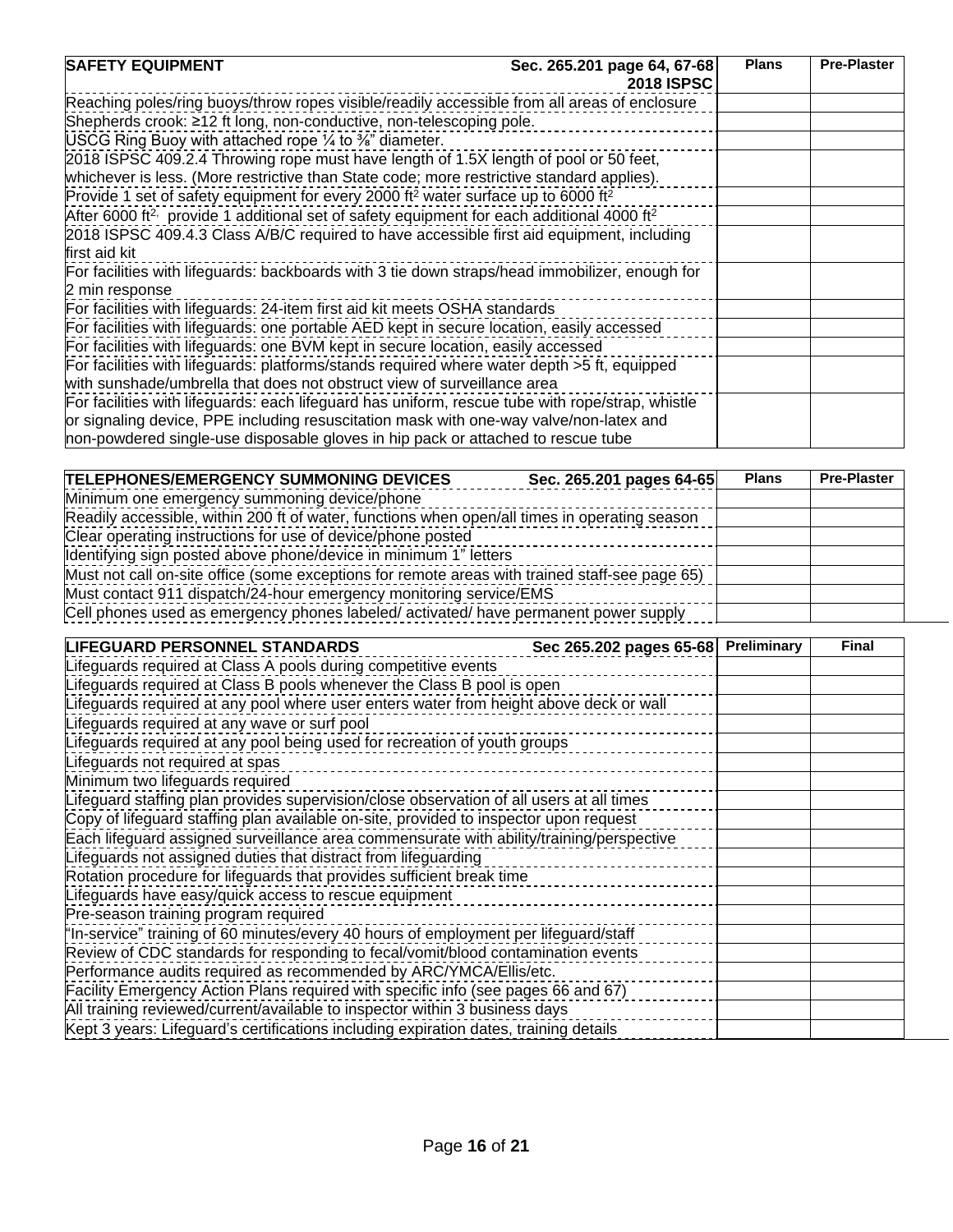| <b>POOL YARD ENCLOSURES</b>                                                                                                                                                | Sec 265.203 pages 68-71<br><b>NRH Ordinance</b><br><b>2018 ISPSC</b> | <b>Plans</b> | <b>Pre-Plaster</b> |
|----------------------------------------------------------------------------------------------------------------------------------------------------------------------------|----------------------------------------------------------------------|--------------|--------------------|
| Enclosure required around all pools/spas, enclosure may surround multiple pools/spas                                                                                       |                                                                      |              |                    |
| $Height \ge 6$ feet from the ground surface on the outside of the fence (NRH ordinance)                                                                                    |                                                                      |              |                    |
| Specific rules for wading pools enclosures-see pages 21-22 of State Pool Rules                                                                                             |                                                                      |              |                    |
| Class A, B, and Youth Camp Pools/Spas-see pages 68-29 of State Pool Rules                                                                                                  |                                                                      |              |                    |
| Enclosures for pools/spas inside a building-see page 71 of State Pool Rules                                                                                                |                                                                      |              |                    |
| Constructed so persons must pass through gate/door to access pool/spa. Gates/doors exiting<br>a pool/spa yard must open into public area/ walkway accessible by all users. |                                                                      |              |                    |
|                                                                                                                                                                            |                                                                      |              |                    |
| Propping open gates prohibited.<br>Service gates/doors must not be used as entry/exit, not required to be self-closing/self-                                               |                                                                      |              |                    |
| latching, and must be kept securely closed/locked when not in actual use.                                                                                                  |                                                                      |              |                    |
| See 2018 ISPSC 305.2.4 for rules about mesh fences as barriers.                                                                                                            |                                                                      |              |                    |
| 2018 ISPSC 305.2.8—rules for diagonal members in barriers. Maximum opening formed by                                                                                       |                                                                      |              |                    |
| diagonal members shall be <1.75 inches. Angle of diagonal members shall be <45 degrees.                                                                                    |                                                                      |              |                    |
| 2018 ISPSC 3.5.10-Poolside barrier setbacks. The pool/spa side of the required barrier shall                                                                               |                                                                      |              |                    |
| be $\geq$ 20 inches from the water's edge.                                                                                                                                 |                                                                      |              |                    |
| NRH Ordinance: Gates (including vehicular gates) equipped with electric closers and/or                                                                                     |                                                                      |              |                    |
| electric latches (including solar powered gates and latches) shall not serve as a barrier for                                                                              |                                                                      |              |                    |
| restricting access to a pool or spa. (Exception-see ordinance).                                                                                                            |                                                                      |              |                    |
|                                                                                                                                                                            |                                                                      | <b>Plans</b> | <b>Pre-Plaster</b> |
| Class C Apartments, Condominiums, & HOA Pools/Spas Enclosures                                                                                                              |                                                                      |              |                    |
| Completely encloses pool/spa                                                                                                                                               |                                                                      |              |                    |
| Height $\geq 6$ feet from the ground surface on the outside of the fence (NRH ordinance)<br>No openings UNDER which a (4") diameter sphere can pass                        |                                                                      |              |                    |
| $(45)$ or more between tops of horizontal members - No openings through which a $(4)$                                                                                      |                                                                      |              |                    |
| diameter sphere can pass                                                                                                                                                   |                                                                      |              |                    |
| Less than (45") between tops of horizontal members - No openings through which a $(1.75)$                                                                                  |                                                                      |              |                    |
| diameter sphere can pass                                                                                                                                                   |                                                                      |              |                    |
| Chain link fencing prohibited                                                                                                                                              |                                                                      |              |                    |
| Decorative designs or cutouts on/ in enclosure: $\Box$ NO openings greater than (1.75") in any                                                                             |                                                                      |              |                    |
| direction                                                                                                                                                                  |                                                                      |              |                    |
| No large indentations/protrusions in a solid wall on the side away from the pool                                                                                           |                                                                      |              |                    |
| No permanent equipment/ structures constructed/placed that makes them readily available for                                                                                |                                                                      |              |                    |
| climbing over the enclosure.                                                                                                                                               |                                                                      |              |                    |
| Self-closing, Self-latching device; able to be locked, opens outward away from the pool yard                                                                               |                                                                      |              |                    |
| Latch (60") off ground or higher, OR                                                                                                                                       |                                                                      |              |                    |
| Latch LOWER than (60") off ground IF:                                                                                                                                      |                                                                      |              |                    |
| (1) Latch is on pool side<br>(2) Latch is 3" or more below top of gate, AND                                                                                                |                                                                      |              |                    |
| (3) No opening greater than 1/2" in any direction within 18" from the latch; OR                                                                                            |                                                                      |              |                    |
| Latch (42") off ground or higher if the gate can ONLY be opened by a key, card, or                                                                                         |                                                                      |              |                    |
| combination on both sides of the gate.                                                                                                                                     |                                                                      |              |                    |
| No doors or windows in enclosure that open to outside the pool enclosure (prohibited)                                                                                      |                                                                      |              |                    |
|                                                                                                                                                                            |                                                                      |              |                    |
| Other Class C Pools/Spas (i.e. Hotel/Motel, etc.)                                                                                                                          |                                                                      | <b>Plans</b> | <b>Pre-Plaster</b> |
| Height $\geq 6$ feet from the ground surface on the outside of the fence (NRH ordinance)                                                                                   |                                                                      |              |                    |
| Openings in or under enclosure do not allow passage of 4-in diameter sphere.                                                                                               |                                                                      |              |                    |
| No objects placed within 36 inches from outside of fence, tree limbs kept trimmed                                                                                          |                                                                      |              |                    |
| Chain link enclosures not allowed.                                                                                                                                         |                                                                      |              |                    |
| Horizontal mid-rail not allowed, designed to be non-climbable.                                                                                                             |                                                                      |              |                    |
| Distance between horizontal members shall be no less than 45 inches.                                                                                                       |                                                                      |              |                    |
| Windows that open into enclosure not allowed unless they are ≥6 feet from ground surface                                                                                   |                                                                      |              |                    |
|                                                                                                                                                                            |                                                                      |              |                    |
|                                                                                                                                                                            |                                                                      |              |                    |
|                                                                                                                                                                            |                                                                      |              |                    |
|                                                                                                                                                                            |                                                                      |              |                    |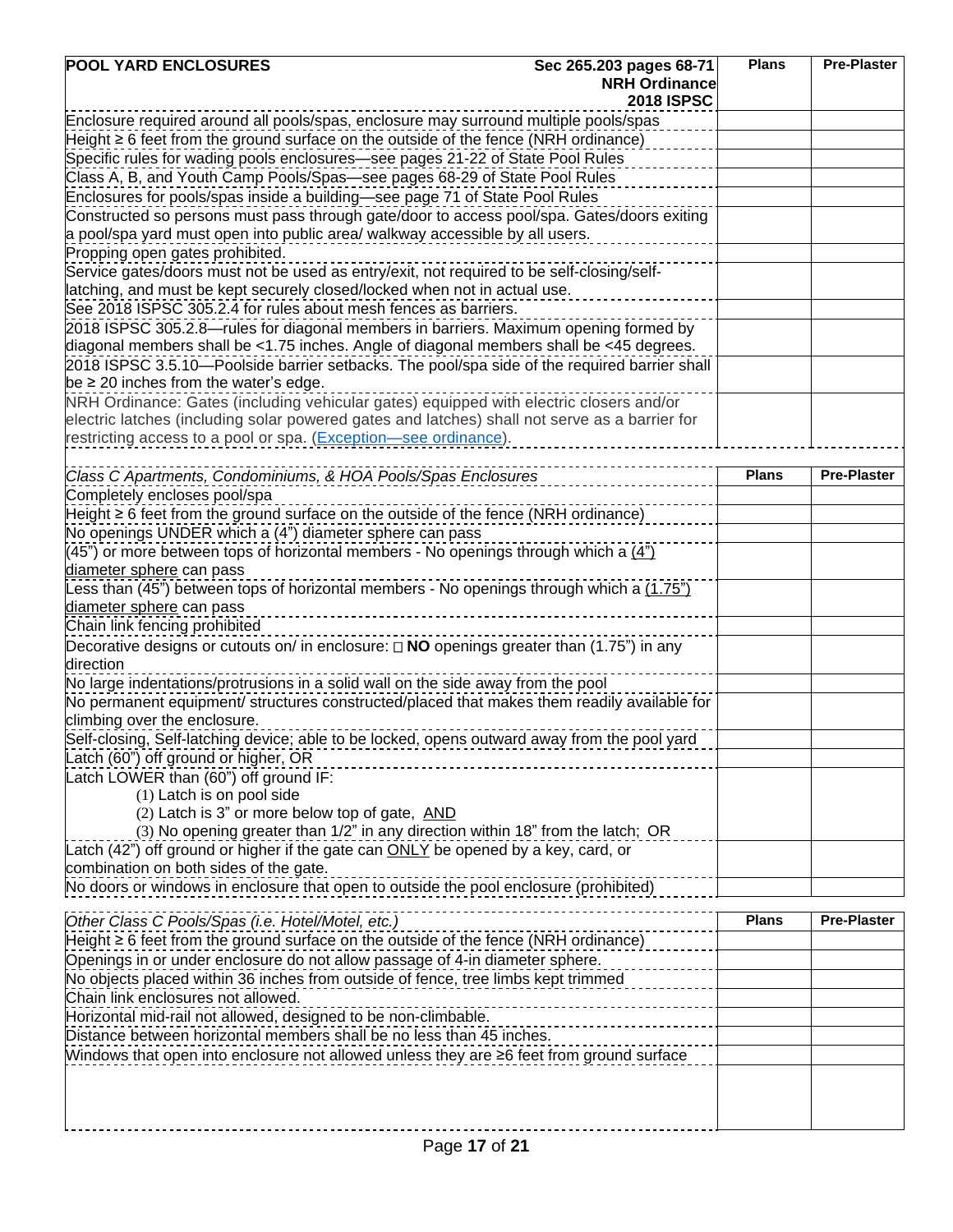| ENCLOSURES (CONTINUED)-Other Class C Pools/Spas                                               | <b>Plans</b> | <b>Pre-Plaster</b> |
|-----------------------------------------------------------------------------------------------|--------------|--------------------|
| Doors/gates of a building capable of being opened not allowed unless:                         |              |                    |
| (1) Doors/gates between building and enclosure are for entry into adjacent storage            |              |                    |
| room, restroom, shower room, dressing room, or mechanical room; or                            |              |                    |
| (2) The room does not have any door or gate openings to the outside of the pool               |              |                    |
| yard or spa yard enclosure; or                                                                |              |                    |
| (3) The pool or spa yard is indoor and complies with requirements for indoor                  |              |                    |
| enclosures on page 71 of State Pool Code.                                                     |              |                    |
| Gates/doors are self-closing and self-latching.                                               |              |                    |
| Gates/doors open outward away from pool/spa.                                                  |              |                    |
| Gate/door opening hardware is hand-activated and $\geq$ 3.5 ft. high from deck. Hardware only |              |                    |
| permitted on pool/spa side of gate, no openings > 0.5 inches within 18" of the hardware.      |              |                    |
| Gates/doors are capable of being locked / secured.                                            |              |                    |
| Enclosure must be locked for repairs/hazards/adding chemicals by hand/etc.                    |              |                    |

| <b>DRESSING/SANITARY FACILITIES</b>                                                              | Sec. 265.204 pages 71-74 | <b>Plans</b> | Preliminary |
|--------------------------------------------------------------------------------------------------|--------------------------|--------------|-------------|
| Fixtures designed to be cleanable/installed according to plumbing codes/cleaned                  |                          |              |             |
| Adequate ventilation required to prevent objectionable odors                                     |                          |              |             |
| Class A/B/C pools/spas constructed before 01-2021 comply with rules at time of construction      |                          |              |             |
| Separate dressing/toilet facilities for each gender                                              |                          |              |             |
| Well lit/drained/ventilated, planned/developed to maintain sanitation                            |                          |              |             |
| Partitions durable, protected from water damage, waterway provided to permit cleaning            |                          |              |             |
| Adequate number hose bibs/hoses of adequate length provided for cleaning, stored properly        |                          |              |             |
| Floors smooth/easy-to-clean/impervious-to-water/slip-resistant. Meet ANSI A137.1 reqs            |                          |              |             |
| Lavatory/shower/toilet located to encourage use of facilities by pool/spa users                  |                          |              |             |
| Shower provided with hot/cold running water, anti-scald device                                   |                          |              |             |
| Showerhead provides water flow of not less than 2 gallons/minute                                 |                          |              |             |
| Heated shower water temperature between 90-120 degrees F                                         |                          |              |             |
| Sanitary napkin receptables provided at each toilet/shower areas for female use                  |                          |              |             |
| If dressing/sanitary facilities provided, they must have:                                        |                          |              |             |
| (1) Metal/plastic soap dispensers at each lavatory;                                              |                          |              |             |
| (2) Shatter resistant mirrors;                                                                   |                          |              |             |
| (3) Toilet paper holders/toilet paper at each toilet;                                            |                          |              |             |
| (4) Covered waste receptacles in toilet area or dressing room areas;                             |                          |              |             |
| (5) Single-use hand drying towels or hand drying devices provided near the lavatory.             |                          |              |             |
|                                                                                                  |                          |              |             |
| See 25 TAC 265.204(f), page 73 of State Pool Code, Minimum Number of Fixtures Required           |                          |              |             |
| Apartments/hotels/motels/condos not required to have cleaning or rinsing showers, dressing       |                          |              |             |
| rooms, toilets, urinals (unless the facility has toilets for pool/spa users), hand drying towels |                          |              |             |
| (unless the facility has a lavatory), baby changing table (unless a lavatory with faucet an soap |                          |              |             |
| provided), or a lavatory unless a faucet/soap provided & proper wastewater disposal.             |                          |              |             |

| <b>FOOD, BEVERAGES, AND CONTAINERS</b>                                            | Sec. 265.205, page 76 Preliminary | Final |
|-----------------------------------------------------------------------------------|-----------------------------------|-------|
| Food/beverages not allowed in pool/spa unless it is privately owned.              |                                   |       |
| Glass containers prohibited.                                                      |                                   |       |
| Covered trash receptacles required where food or beverages are allowed or served. |                                   |       |

| <b>OTHER RELEVANT 2018 ISPSC Codes</b><br>--------- <b>--------------------------</b>                                    |
|--------------------------------------------------------------------------------------------------------------------------|
| 102.5 Historic Buildings                                                                                                 |
| 102.8 Code official has ability to determine requirements not covered by code (ability to impose additional requirements |
| also included in NRH ordinance amendments)                                                                               |
| 304—Design/Construction of Pools/Spas in Flood Hazard Areas                                                              |
| 307.1.1 Glazing in Hazardous Locations                                                                                   |
| 307.1.3 Roofs/Canopies                                                                                                   |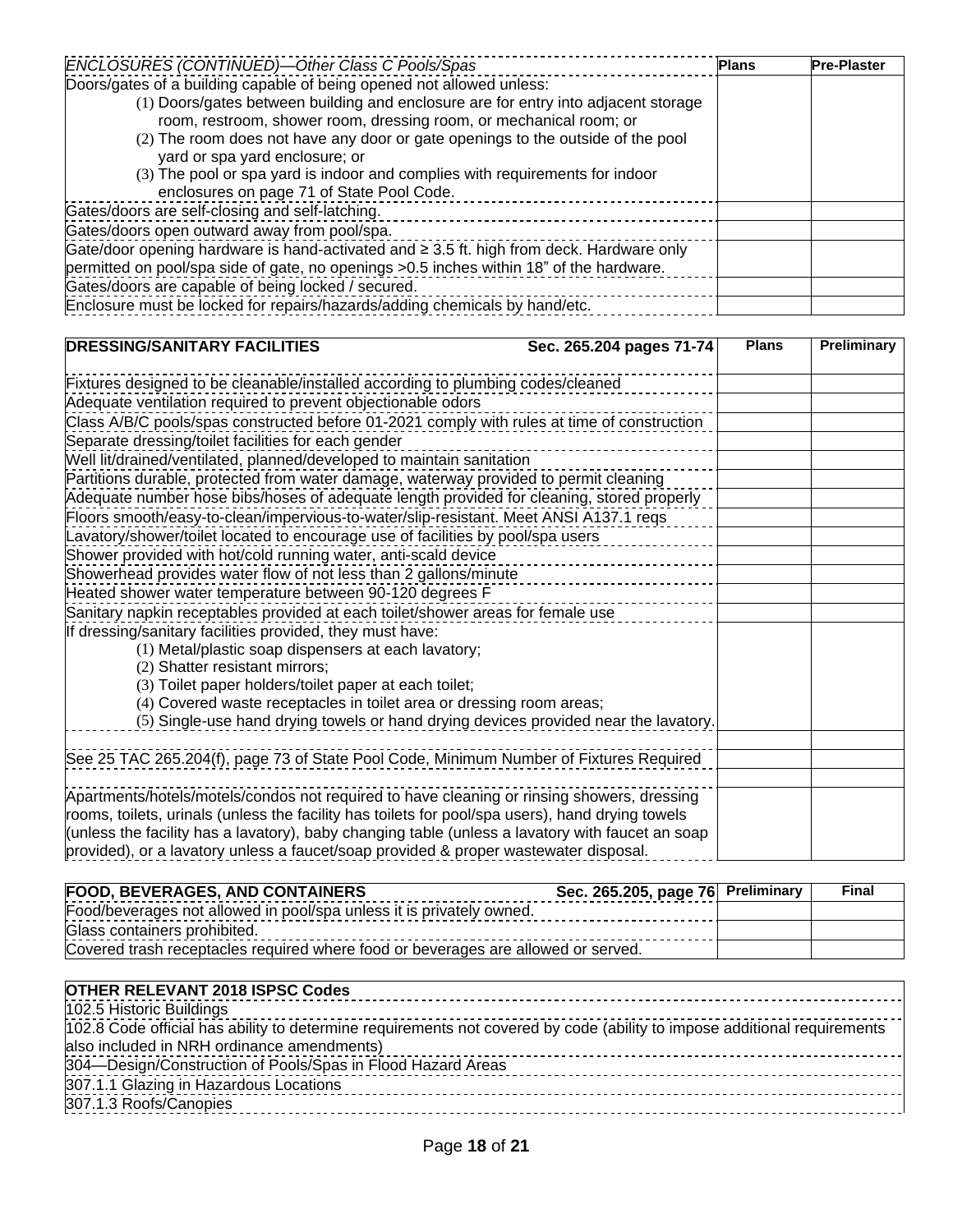| <b>WATER QUALITY</b>                                                                             | Sec 265.206 pages 76-79 | <b>Discuss with Facility</b> |
|--------------------------------------------------------------------------------------------------|-------------------------|------------------------------|
| Water quality for pools/spas must meet criteria in 25 TAC 265.206(b) (pages 76-77)               |                         |                              |
| Cyanuric acid prohibited in indoor pools, spas, and in therapy pools                             |                         |                              |
| Water clarity must pass Secchi disk test                                                         |                         |                              |
| Facility must have reliable means available for testing pH, free/total chlorine, bromine,        |                         |                              |
| cyanuric acid (when used), alkalinity, and calcium hardness.                                     |                         |                              |
| Free available chlorine/bromine levels shall be determined using DPD method                      |                         |                              |
| ORP readings recorded at same time as sanitizer/pH tests where in-line meters used               |                         |                              |
| Test kits/reagents stored properly/protected                                                     |                         |                              |
| Reagents changed at frequency to ensure accuracy                                                 |                         |                              |
| Water in the pool shall be chemically balanced using LSI/etc. every 10 days                      |                         |                              |
| Class A/B pools/spas tested for disinfectant/pH levels every 2 hours, or once per day if using   |                         |                              |
| automatic monitoring system. Cyanuric acid levels measured once/week                             |                         |                              |
| Class C pools/spas with on-site staff tested for disinfectant/pH levels 3 times/day, or once per |                         |                              |
| day if using automatic monitoring system. Cyanuric acid levels measured once/week                |                         |                              |
| Class C pools/spas without on-site staff tested for disinfectant/pH levels 1 time/day, once per  |                         |                              |
| week if using remote automatic monitoring system. Cyanuric acid levels tested once/week.         |                         |                              |
| Alkalinity/calcium hardness/chemical balance measured every 30 days or for water clarity         |                         |                              |
| Water chemistry testing records maintained at least 2 years, available within 5 business days    |                         |                              |
| Cyanuric acid levels follow Model Aquatic Health Code requirements (NRH ordinance)               |                         |                              |

| <b>OPERATING GUIDELINES</b>                                                                  | Sec. 265.184 page 74-75<br><b>NRH Ordinance</b> | <b>Discuss with Facility</b> |
|----------------------------------------------------------------------------------------------|-------------------------------------------------|------------------------------|
| All pools/spas under supervision of Certified Pool Operator or equivalent (see page 75)      |                                                 |                              |
| CPO or designated representative must respond to site within 1 hour of being notified of a   |                                                 |                              |
| problem by NRH Consumer Health (NRH Ordinance)                                               |                                                 |                              |
| CPO's name/contact info available to on-site staff and regulatory authority                  |                                                 |                              |
| Pools/spas required to meet operational standard most applicable to their use                |                                                 |                              |
| Water clarity maintained, pool not open if suction outlets not clearly visible               |                                                 |                              |
| Water clarity maintained during off-season, nuisance conditions not allowed                  |                                                 |                              |
| Domestic animals prohibited in enclosure, except service animals. No animals in pool/spa     |                                                 |                              |
| Pool/spa closed if actual water level of pool/spa is below design operating level range      |                                                 |                              |
| No person shall be prohibited from the use of a USCG-approved PFD in a pool/spa              |                                                 |                              |
| Personnel shall be properly trained and have appropriate PPE to handle chemicals             |                                                 |                              |
| Use of chemicals in pools/spas according to manufacturer directions, no chemical used in a   |                                                 |                              |
| way that violates manufacturer instructions for chemical feed system or NSF 50 certification |                                                 |                              |
| Permit/inspections required from NRH Consumer Health to operate pool/spa(NRH ordinance)      |                                                 |                              |
| Certified Pool Operator must register certification with NRH Consumer Health                 |                                                 |                              |
| Attendance at annual preseason safety class required (NRH ordinance)                         |                                                 |                              |
| Annual electrical inspection by licensed electrician required                                |                                                 |                              |
| Secured/locked/posted closed if unsafe/hazardous conditions exist (NRH ordinance)            |                                                 |                              |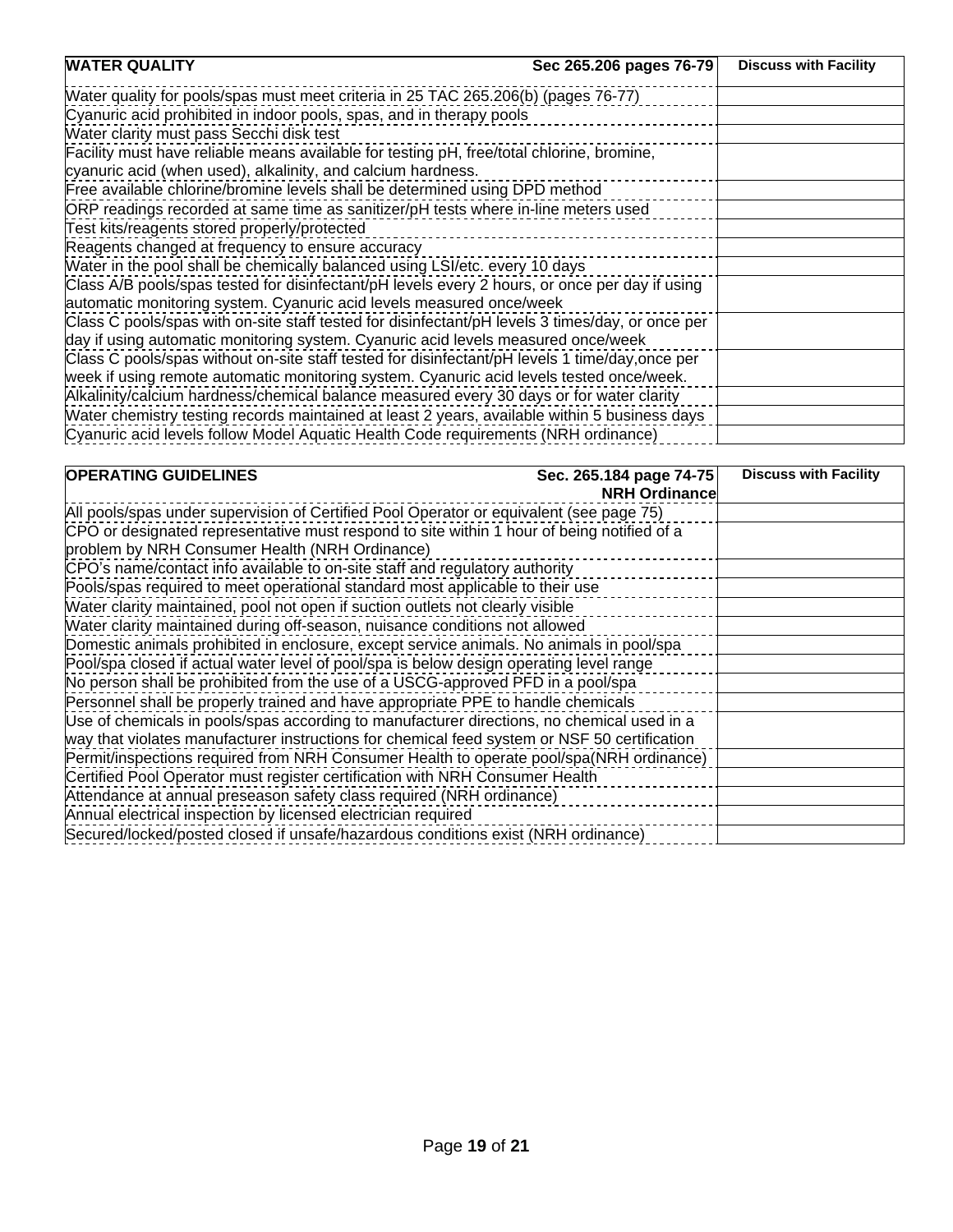### **PUBLIC INTERACTIVE WATER FEATURES (PIWFs)**

# **2018 ISPSC NRH Ordinance**

| 25 TAC 265.301, 304-306<br>GENERAL DESIGN AND CONSTRUCTION OF PIWFS<br>2018 ISPSC                                                                       | <b>Plans</b> | Post-<br><b>Construction</b> |
|---------------------------------------------------------------------------------------------------------------------------------------------------------|--------------|------------------------------|
| Certain rules not applicable to certain PIWFS-see 25 TAC 265.301                                                                                        |              |                              |
| Initial water supply shall be potable water                                                                                                             |              |                              |
| RPZ backflow assembly/approved air gap required to prevent backflow                                                                                     |              |                              |
| Hose bibs protected by vacuum breaker backflow preventer                                                                                                |              |                              |
| Backwash water discharged as wastewater in accordance with TCEQ/local requirements                                                                      |              |                              |
| Designed to accommodate 100% of turnover flow rate/maintain distribution of disinfectant<br>through all parts of the PIWF/fountain                      |              |                              |
| Equipment/chemical feed system conforms with NSF/ANSI 50                                                                                                |              |                              |
| Designed for turnover rate at least once/hour                                                                                                           |              |                              |
| Treatment tank designed to provide ready access for cleaning/inspections                                                                                |              |                              |
| Treatment tank capable of being completely drained                                                                                                      |              |                              |
| Treatment tank has automatic water level controller                                                                                                     |              |                              |
| Makeup water to treatment tank introduced via air gap or RPZ backflow preventer                                                                         |              |                              |
| Automatic disinfectant/pH feed equipment, provide continuous/effective disinfection at all times                                                        |              |                              |
| Chemical feed equipment capable of automatically adjusting chemical feed based on demand                                                                |              |                              |
| Designed to prevent siphoning from recirculation system to solution container and to prevent                                                            |              |                              |
| siphoning of chemical solution into the PIWF                                                                                                            |              |                              |
| Failure-proof features incorporated so that chemical cannot feed into PIWF/piping/water                                                                 |              |                              |
| supply if equipment/power fails/not adequate return flow to disperse chemical                                                                           |              |                              |
| 2018 ISPSC: If PIWF considered Class D-6 pool, must have depth ≤ 12 inches                                                                              |              |                              |
| 2018 ISPSC: If PIWF considered spray pool, must have depth ≤ 6 inches                                                                                   |              |                              |
| 2018 ISPSC: See Chapter 6 of ISPSC for more information                                                                                                 |              |                              |
| 25 TAC 265.306 Plans<br>SUPPLEMENTAL WATER TREATMENT SYSTEMS                                                                                            |              | Post-                        |
|                                                                                                                                                         |              | Construction                 |
| Equipped with supplemental water treatment system to prevent Cryptosporidium infection<br>UV light disinfection systems conform to NSF/ANSI-50 Standard |              |                              |
| UV light systems provide validated dosage to kill 3-log reduction of Cryptosporidium                                                                    |              |                              |
| UV light systems provide validated dosage equivalent to $\geq 40 \text{mJ/cm}^2$ at end of lamp life                                                    |              |                              |
| UV light systems equipped with automatic mechanism for shutting off power to light source                                                               |              |                              |
| whenever protective cover is removed                                                                                                                    |              |                              |
| UV light systems installed to protect from electric shock/excessive radiation/UV light exposure                                                         |              |                              |
| Ozone disinfection systems meet standards in EPA guidance located here:                                                                                 |              |                              |
|                                                                                                                                                         |              |                              |
| https://nepis.epa.gov/Exe/ZyPURL.cgi?Dockey=2000229L.TXT                                                                                                |              |                              |
| Other products/processes to control Cryptosporidium conform to NSF/ANSI-50 Standard                                                                     |              |                              |
| Facility can use weekly hyperchlorination in line with CDC guidelines/approved by department                                                            |              |                              |
|                                                                                                                                                         |              |                              |
| <b>SIGNAGE FOR PIWFS</b><br>25 TAC 265.303(d-e)                                                                                                         | <b>Plans</b> | Preplaster                   |
| Signage posted at PIWF entrance or clearly visible before contact with PIWF water occurs                                                                |              |                              |
| Signs securely mounted, visible, easily read                                                                                                            |              |                              |
| Letters at least 2 inches height, contrasting color to background                                                                                       |              |                              |
| "NON-SERVICE ANIMALS PROHIBITED"                                                                                                                        |              |                              |
| "CHANGING DIAPERS WITHIN 6 FEET OF WATER FEATURE IS PROHIBITED"                                                                                         |              |                              |
| $^{\omega}$ USE OF THE WATER FEATURE IF ILL WITH CONTAGIOUS DISEASE IS PROHIBITED"<br>"DO NOT DRINK WATER FROM THE WATER FEATURE"                       |              |                              |
| "USE OF THE WATER FEATURE WHEN ILL WITH DIARRHEA IS PROHIBITED"                                                                                         |              |                              |
| If no operator/owner on site:Contact Number for if malfunction/unsanitary condition/etc. occurs                                                         |              |                              |
| 2018 ISPSC: Section 611 of 2018 ISPSC provides info on other signage that may be required                                                               |              |                              |
|                                                                                                                                                         |              |                              |
|                                                                                                                                                         |              |                              |